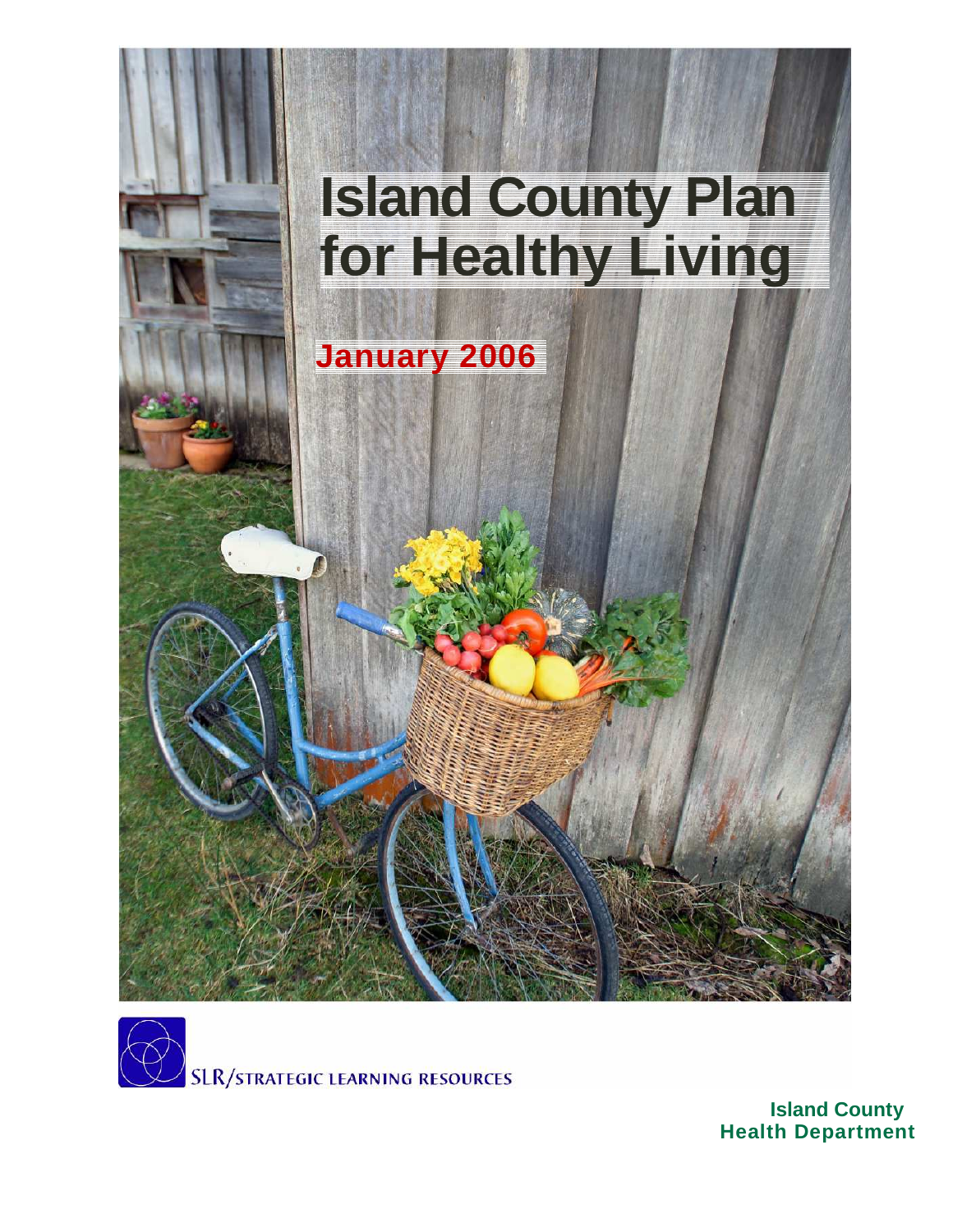### **TABLE OF CONTENTS**

| <b>Executive Summary</b>                                                                                     | İ              |
|--------------------------------------------------------------------------------------------------------------|----------------|
| <b>Part I: Vision in Context</b>                                                                             |                |
| Introduction: The Background                                                                                 | 1              |
| <b>Visions for Island County</b>                                                                             | $\overline{2}$ |
| Part II: Review of Existing Nutrition and Physical Activity<br><b>Policies and Programs in Island County</b> |                |
| <b>Strong Foundations</b>                                                                                    | $\overline{4}$ |
| <b>High Impact Emerging Developments</b>                                                                     | 4              |
| Part III: What Did We Learn From the Community?                                                              |                |
| Key Informant Interviews                                                                                     | 10             |
| <b>Community Survey</b>                                                                                      | 10             |
| <b>Physical Activity</b>                                                                                     | 11             |
| <b>Nutrition</b>                                                                                             | 14             |
| Conclusions                                                                                                  | 16             |
| <b>Part IV: Recommendation for the Future</b>                                                                |                |
| Overview                                                                                                     | 18             |
| Walkability                                                                                                  | 18             |
| Easy Access to Information & Education                                                                       | 19             |
| Choices                                                                                                      | 20             |
| <b>Healthy Young Children</b>                                                                                | 20             |
| <b>Healthy Children and Youth</b>                                                                            | 21             |
| <b>Healthy Working Adults</b>                                                                                | 22             |
| <b>Healthy Food Choices</b>                                                                                  | 23             |
| <b>Taking Action</b>                                                                                         | 24             |
| <b>Appendices</b>                                                                                            |                |
| Island County Geography, Demography and Health Status                                                        | A              |
| Key Informant Interview Guide (Stakeholder Questions)                                                        | B              |
| <b>Survey Responses</b>                                                                                      | C              |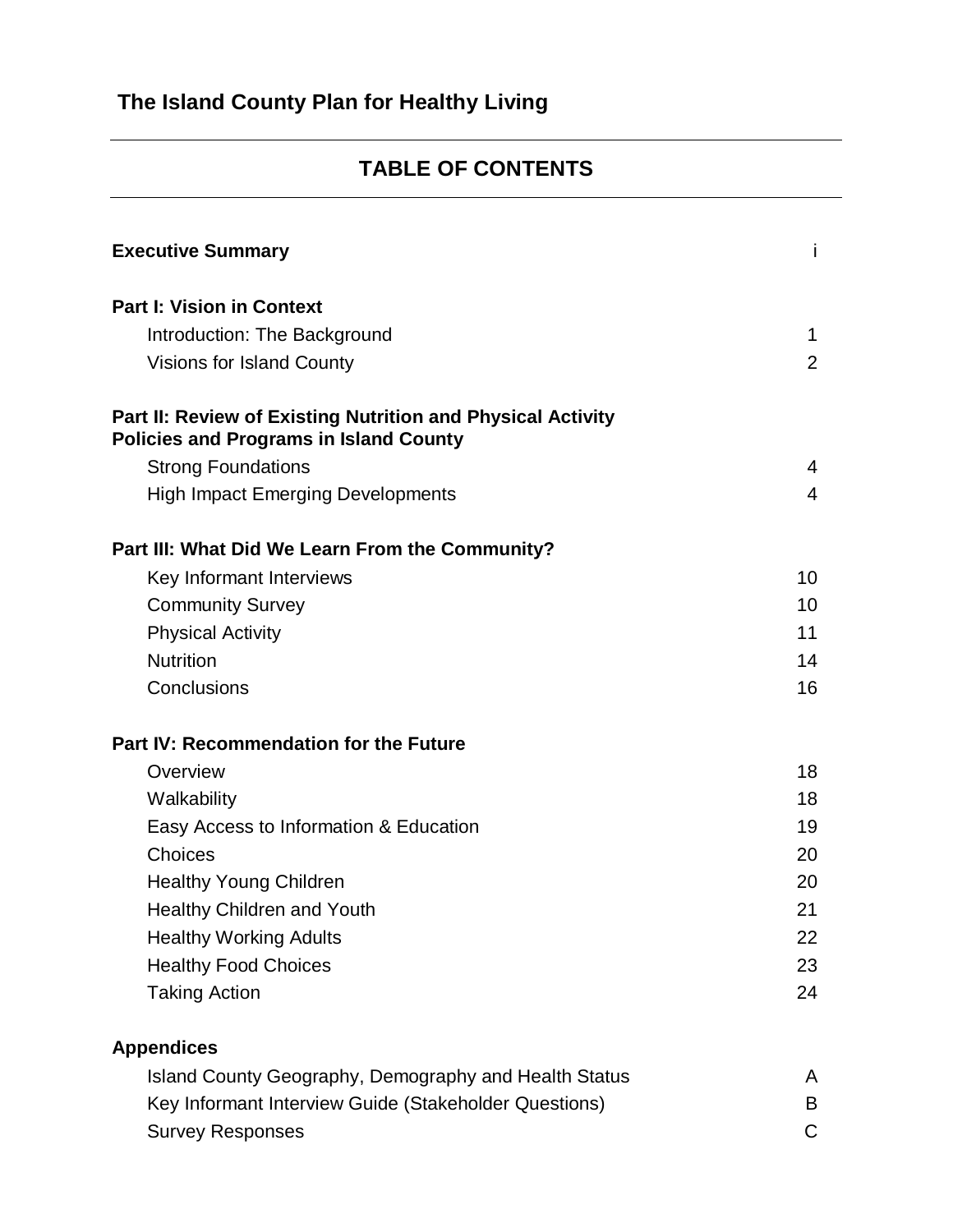# **Part I: Vision in Context**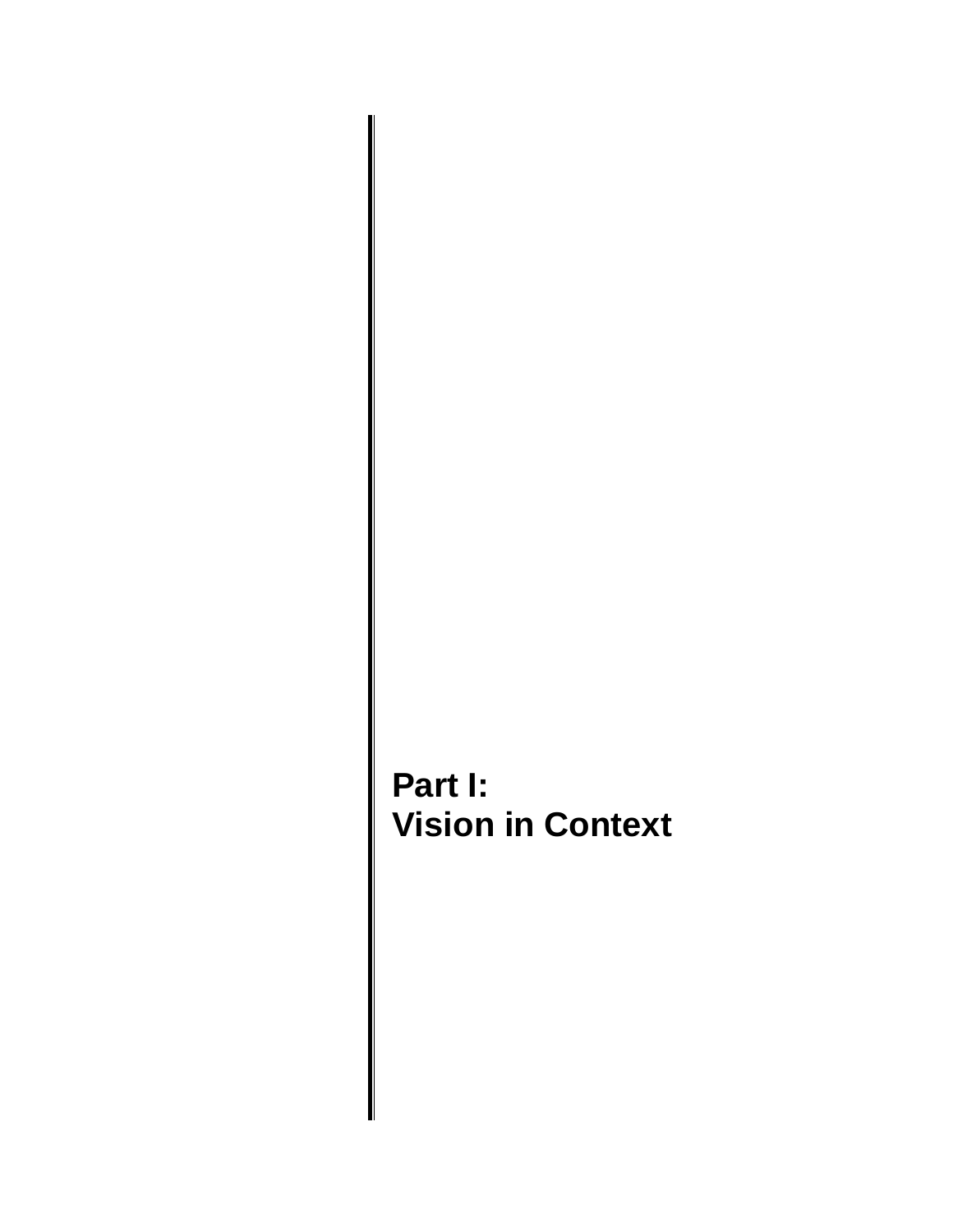## **Introduction:**

**The Background** The Washington State Department of Health published the State's Nutrition and Physical Activity Plan in June 2003 to address the public health concern of an inactive and overweight population. The goal of the plan is to present "a framework that can be used to make healthy living easier for all of us." The core idea of the plan is to "promote nutrition and physical activity simultaneously at several levels – for individuals, for families, within institutions and organizations, in communities, and through public policy." The Island County Plan for Healthy Living was developed with the same goal and core theme.

> Planning for Island County has some unique challenges. Most residents live on the islands of Whidbey and Camano, which have no direct physical connection and, which therefore, have limited interaction at a community or individual level even though they share a county government. Whidbey Island itself has three distinct regions tied to the school district boundaries, each of which has a different flavor and demographic make-up. (More information about the geography, demography and health status of Island County can be found in Appendix A.) During the planning process, the planning team looked for strategies that would apply across the County and strategies that would address the specific needs of the different Islands and their communities.

The Island County Plan described in the following report uses the State's Plan as a starting point, but looks specifically at the priorities and needs of Island County residents. Information for the plan was developed by:

- Reviewing literature from national and state plans and models for reducing the number of overweight individuals and increasing physical activity.
- Interviewing key informants and stakeholders from each region of Island County representing a wide array of stakeholders with particular interest in physical activity and nutrition-related issues.
- Carrying out a public web-based survey to assess the needs and priorities of residents.

With the State Plan as a guiding framework, a team from the Island County Health Department and Strategic Learning Resources Inc.<sup>1</sup> worked to analyze the information gathered and from it, cull specific recommendations for the future.

 $1$  SLR was retained by Island County Health Department (ICHD) to develop the plan using communitybased approaches. SLR found that the large geographic area of Island County and the distinct communities made it difficult to develop an effective coalition to create the plan. SLR and ICHD staff, working together, decided to substitute the use of interviews and the public survey as a means of hearing from different types of stakeholders.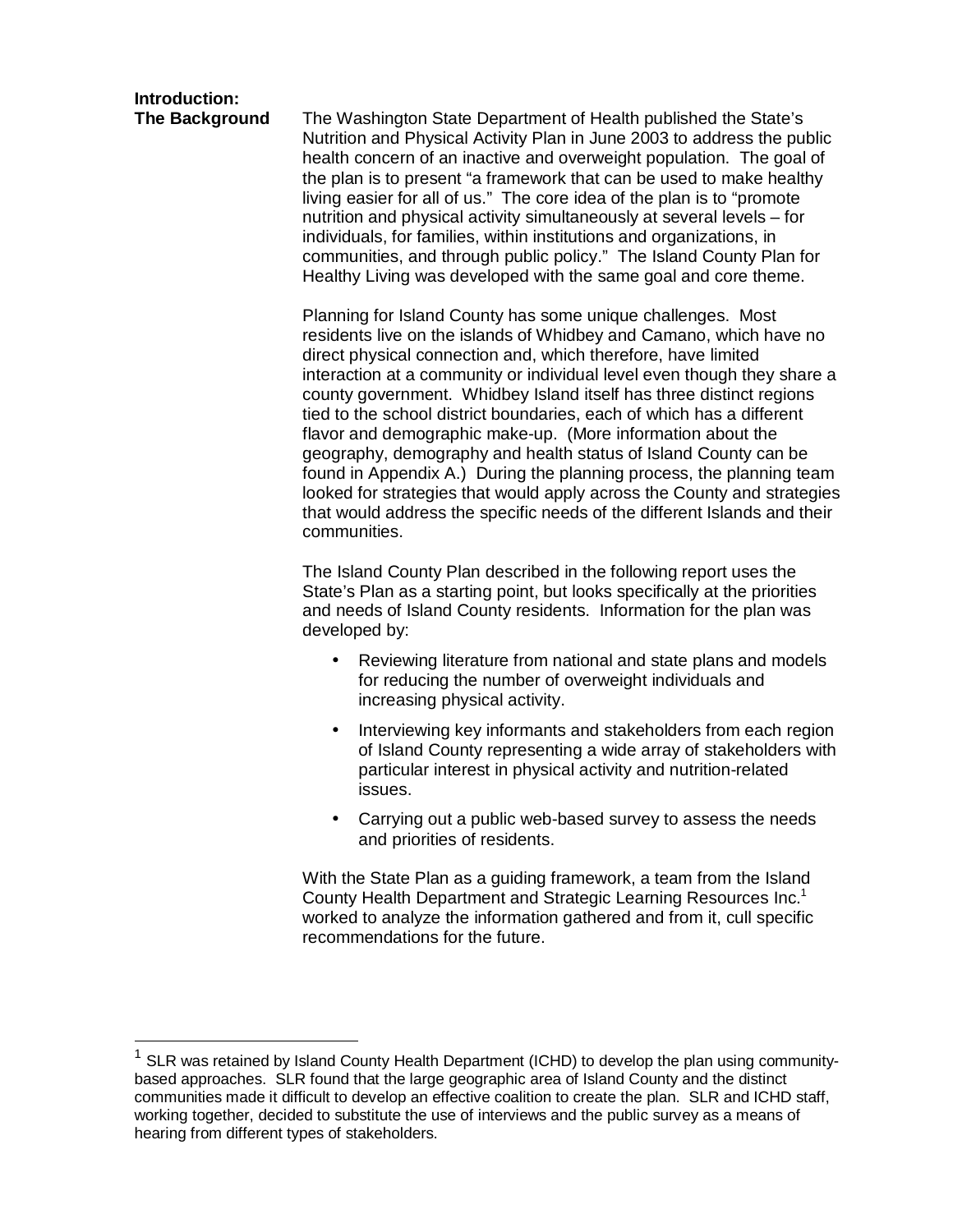## **Visions for**

**Walking** 



**Island County** When stakeholders were asked to describe in concrete terms their vision for a healthy Island County of the future, they generated a diverse, creative array of images, out of which emerged some important themes. Overall, the stakeholders imagined a future in which physical activity was directly and explicitly linked to the core reasons they feel Island County is a special place to live.

and Biking **One stakeholder used the phrase "walking scale is human scale"** and this link between walking and quality of life was a recurring theme for stakeholders from every region of Island county. Many described a future in which citizen involvement in preserving, mapping, planning, and developing sidewalks, trails, and pathways yielded both a greater ability to get from point a to point b without getting in a car and an ongoing sense of connectedness to the land and to each other.

> Whidbey Island stakeholders saw a future in which networks of biking and walking trails had health and social benefits for residents, and also broad economic benefits by boosting tourism as Whidbey Island becomes known as a premiere destination for walking and biking vacations.

Access to



Healthy Foods In the ideal future, stakeholders said, healthy foods are conveniently available to everyone, regardless of income, and there are ample opportunities to expand one's knowledge of quick and easy ways to prepare healthful foods.

> The rural history of Island County was an important value to respondents, many of whom saw a future in which small farms are supported, open spaces are preserved, and community feeling is nurtured via outreach to potentially marginalized groups like seniors, new moms, people with low incomes, and young kids. In this vision, local food sources and farms become an important part of the healthy diets of all residents.

# Active Children



with Healthy Diets Stakeholders overwhelmingly envisioned a future in which kids are more physically active both in and outside of school environments. They saw a future in which families are well educated about the connections between nutrition, activity, sleep and successful learning; in which readily available scholarships eliminate any financial barriers preventing kids from participating in activities of their choice; and in which kids have regular access to fresh foods.

> While many respondents believed that breastfeeding issues were not a high priority for focused attention, those working most closely with new mothers envisioned higher levels of employer support for breast pumping at work, and more consistent support of breastfeeding by local health care providers.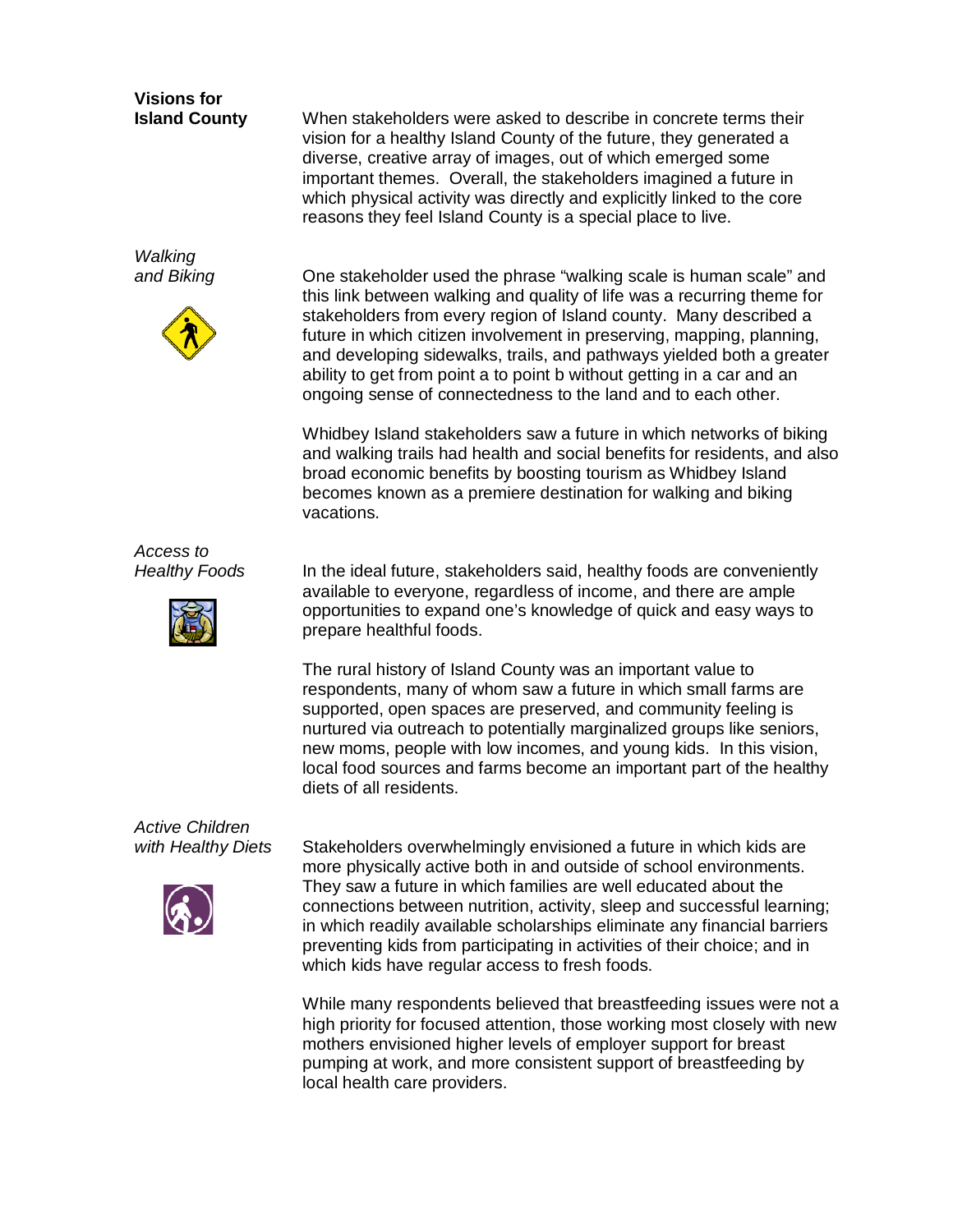Choice and



Information The natural beauty of the islands of Island County was seen as a clear asset to cherish and preserve; but many also noted that rain falls on that natural beauty for many months of the year. Numerous portraits of the ideal future included affordable and accessible indoor recreation options for people of all ages, including at the workplace.

> Finally, stakeholders envisioned communities in which information about the wide variety of available activity options and resources to support healthy living are easily accessible with the click of a mouse.

Taken together, these themes form a compelling vision for Island County, one which takes advantage of unique historical and geographic assets in order to support vibrant, active lifestyles for people of all ages. The following comprehensive plan for healthy living in Island County emerged from efforts to discern just what kinds of actions might most effectively turn these imagined futures into realities.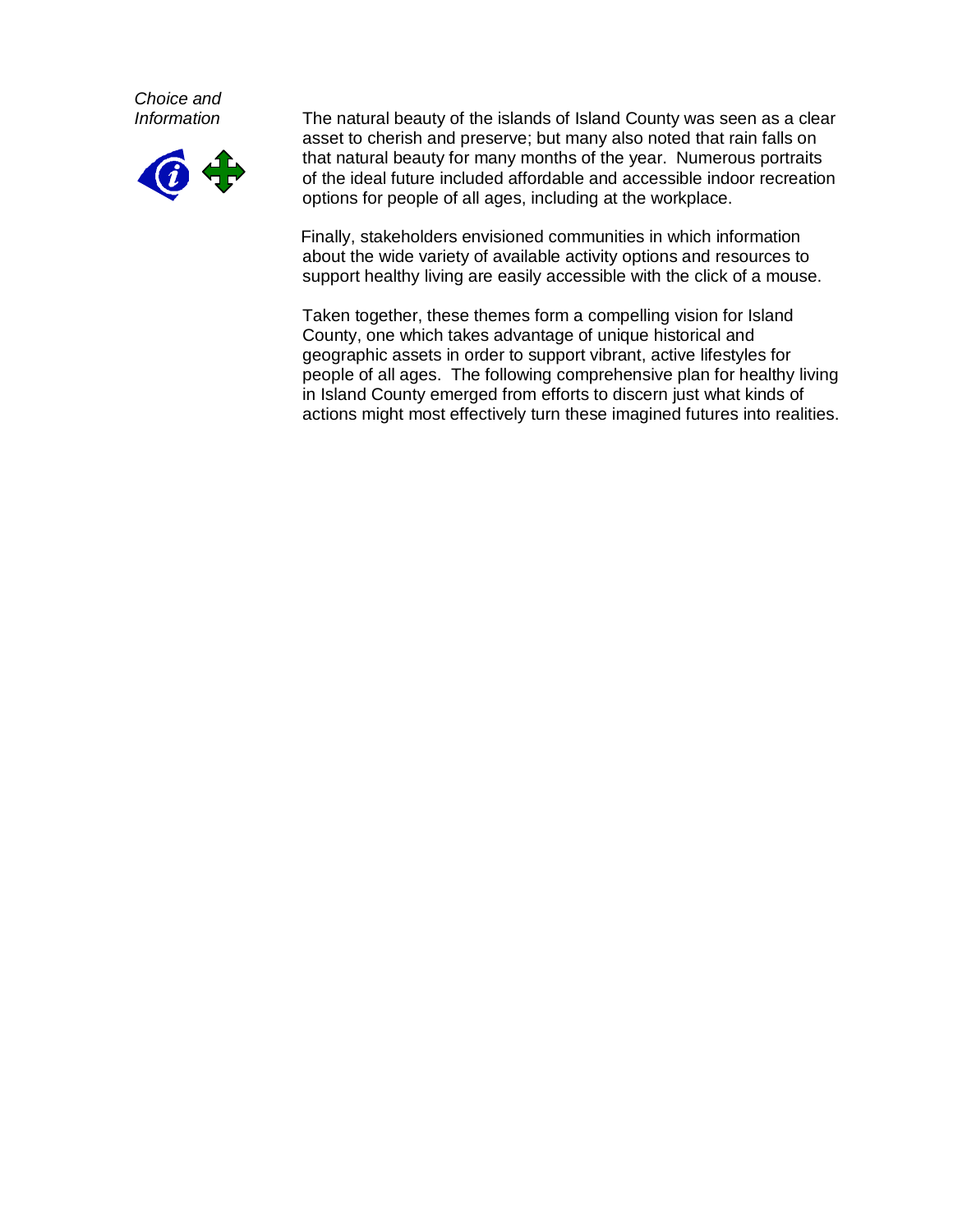**Part II: Review of Existing Nutrition and Physical Activity Policies and Programs in Island County**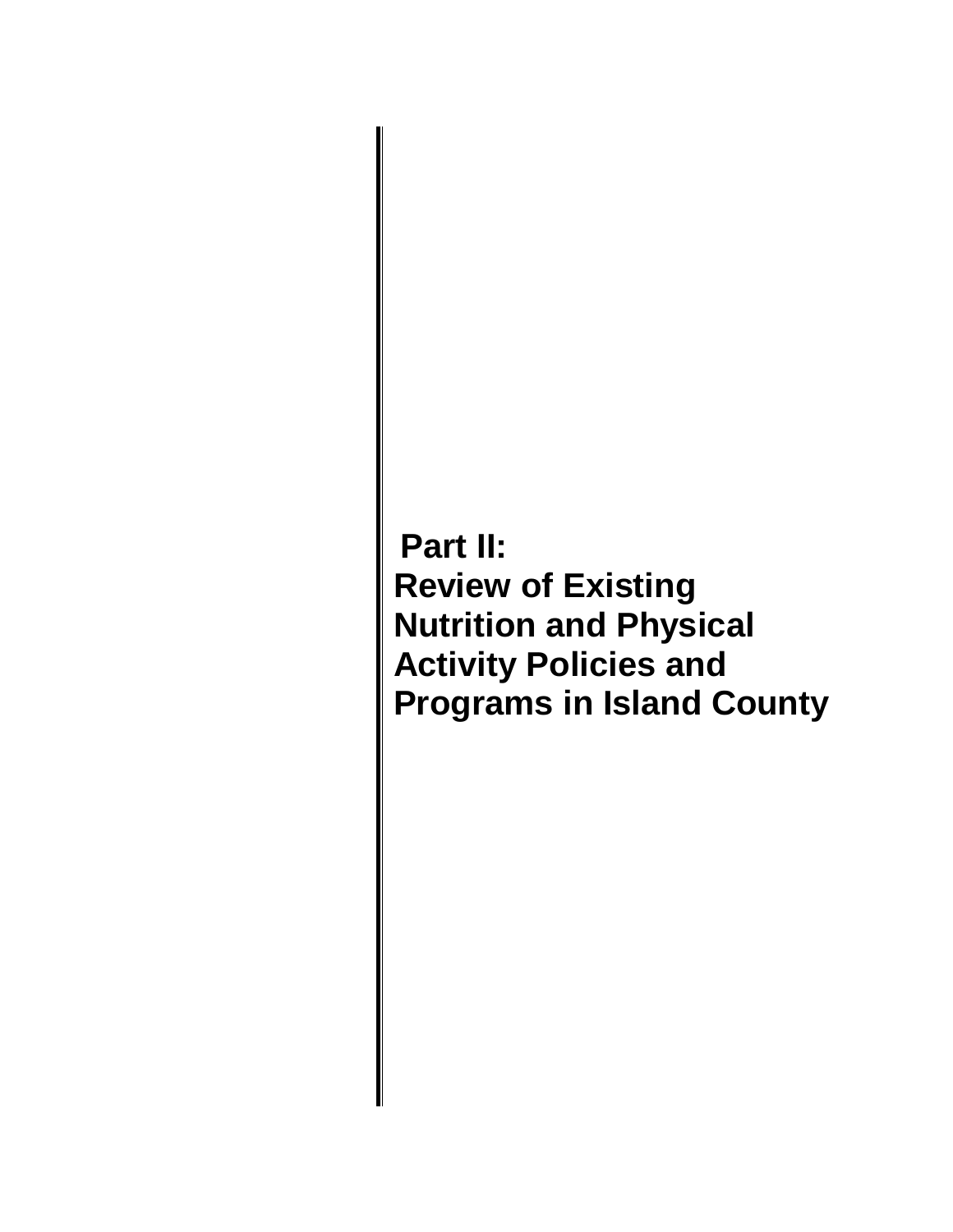| <b>Strong</b><br><b>Foundations</b>                           | A number of programs and policies designed to make physical activity                                                                                                                                                                                                                                                                                                                                                                                                                                                                                                                                                          |
|---------------------------------------------------------------|-------------------------------------------------------------------------------------------------------------------------------------------------------------------------------------------------------------------------------------------------------------------------------------------------------------------------------------------------------------------------------------------------------------------------------------------------------------------------------------------------------------------------------------------------------------------------------------------------------------------------------|
|                                                               | and good nutrition easy for all residents to achieve are already in place<br>in Island County. The following matrices offer a number of examples<br>of the kinds of current efforts, which form a strong foundation on which<br>future policies and programs can be built. (It should be noted that<br>these examples are organized by the goals and objectives delineated<br>in the State plan, which formed the context for the Island County Plan.)                                                                                                                                                                        |
| <b>High Impact</b><br><b>Emerging</b><br><b>Developments</b>  | Four emerging developments are also worth highlighting as they may<br>have particularly high impact on the future of Island County residents<br>with respect to physical activity and nutrition.                                                                                                                                                                                                                                                                                                                                                                                                                              |
| <b>Trail Plan</b>                                             | In January 2006, Island County Public Works will publish a<br>comprehensive non-motorized trail plan, which will propose priorities<br>for trail projects for each of the regions of Island County. The priority<br>proposals were developed through a rigorous community engagement<br>process. It seems likely that community groups with interest in<br>walkability and trail development will be able to use this plan to help<br>focus their efforts and policy makers will have a resource to help guide<br>their fundraising and development processes.                                                                |
| South Whidbey<br><b>Parks &amp; Recreation</b><br>Master Plan | The South Whidbey Parks and Recreation District is soon embarking<br>on a Master Planning project. Early response to a community needs<br>assessment survey seems to indicate strong support for a community<br>pool and a wide variety of other indoor athletic offerings.                                                                                                                                                                                                                                                                                                                                                   |
| <b>Physical Activity</b><br><b>Coalition Funding</b><br>Ended | The three-year funding period for the Physical Activity Coalition, which<br>supported both WHIM (Whidbey in Motion) and the Camano<br>Neighborhood Walkers, ended in December 2005. Both groups were<br>highly effective in supporting community fitness through the formation<br>of walking groups, the development of educational materials, and<br>direct outreach to schools and other community settings. The current<br>challenge will be to sustain the momentum generated by these<br>committed coalition groups in the absence of continued funding from<br>Regence Blueshield.                                      |
| New requirements<br>For schools                               | Another clear area of high impact is the recent statutory requirement<br>that each school district re-visit their physical activity and nutrition<br>guidelines. The four school districts in Island County have taken<br>important stands by establishing minimum nutrition standards for<br>contents of vending machines and school lunches, and by beginning to<br>work toward integrating more physical activity into school curricula for<br>grades K-12. These new policies alone, however, will not accomplish<br>the desired vision for children's health described by both key<br>informants and survey respondents. |

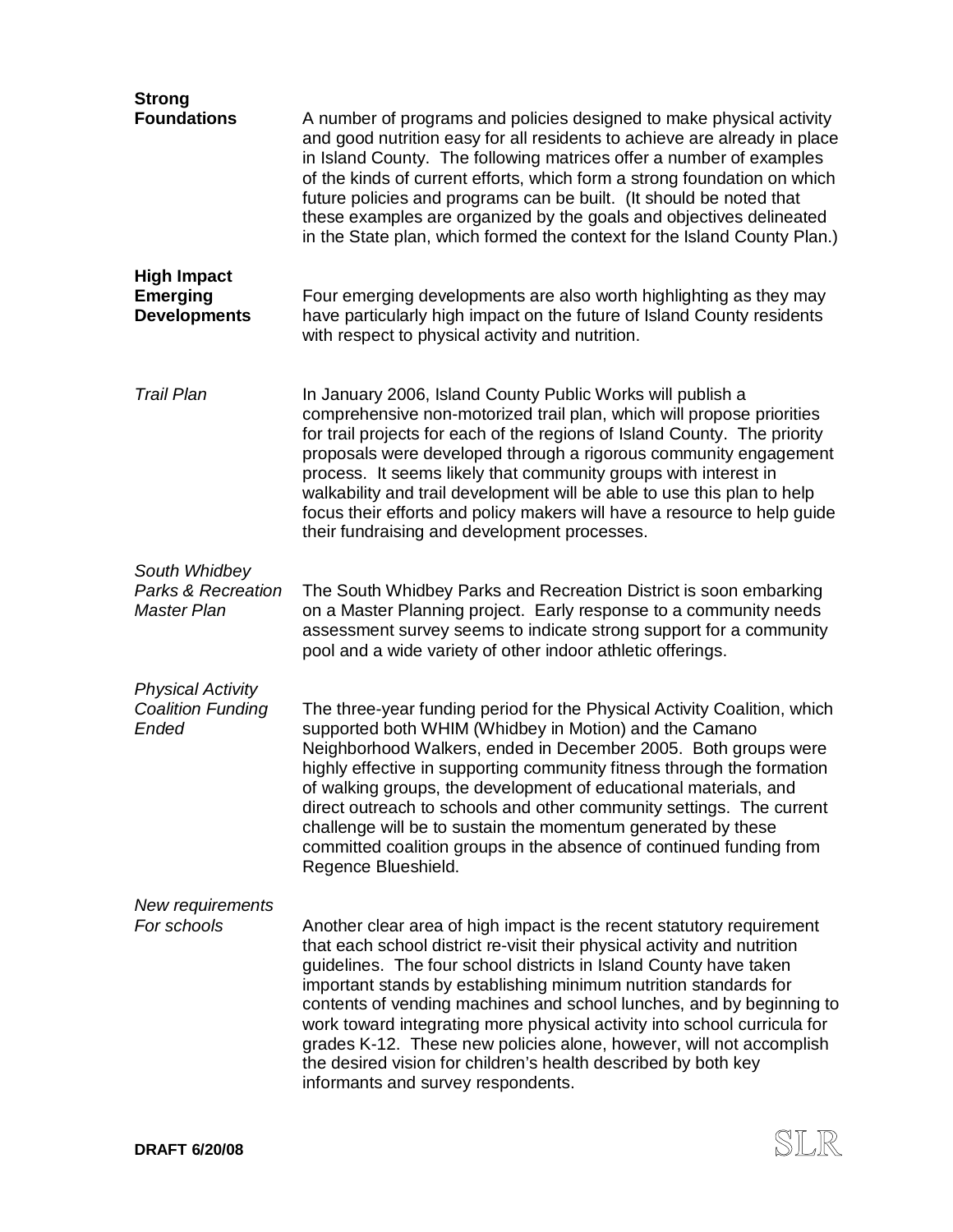|                                                                                                                                                          | י (המיני אל פאר המיני הארב המיני המיני)<br>או המיני המיני הארב הארב המיני המיני המיני המיני המיני המיני המיני המיני |                                                                                                                                                                                                                                                                                                                                                                           |
|----------------------------------------------------------------------------------------------------------------------------------------------------------|---------------------------------------------------------------------------------------------------------------------|---------------------------------------------------------------------------------------------------------------------------------------------------------------------------------------------------------------------------------------------------------------------------------------------------------------------------------------------------------------------------|
| NUTRITION 1: INCREASE ACCESS TO HEALTH PROMOTING FOODS                                                                                                   |                                                                                                                     |                                                                                                                                                                                                                                                                                                                                                                           |
| Program / Organization                                                                                                                                   | Area Served                                                                                                         | <b>Description</b>                                                                                                                                                                                                                                                                                                                                                        |
| 1.a. Increase Vegetable and Fruit Consumption                                                                                                            |                                                                                                                     |                                                                                                                                                                                                                                                                                                                                                                           |
| South Whidbey Tilth Farmers Market;<br>Mount Vernon Farmers Market<br>Coupeville Farmers Market;<br>Oak Harbor Public Market;<br>Bayview Farmers Market; | South, Centra<br>and North<br>Whidbey                                                                               | The general Whidbey population has significant access to seasonal markets as both a community and<br>nutritional resource. WIC food dollars can be used at these markets.                                                                                                                                                                                                 |
| 1.b. Increase Worksite and Schools provision of healthful food and drink                                                                                 |                                                                                                                     |                                                                                                                                                                                                                                                                                                                                                                           |
| Nutrition Policies: School Districts                                                                                                                     | ᅙ<br>Whidbey Islar                                                                                                  | services program. Similar policies have recently been enacted by South Whidbey and Coupeville<br>establishes nutrition standards for vending machines as well as food prepared by the district food<br>Example: Oak Harbor School District Nutrition, Food Services and Physical Fitness policy 6700<br>school districts.                                                 |
|                                                                                                                                                          |                                                                                                                     |                                                                                                                                                                                                                                                                                                                                                                           |
| NUTRITION 2: REDUCE HUNGER AND FOOD INSECURI                                                                                                             | Y                                                                                                                   |                                                                                                                                                                                                                                                                                                                                                                           |
| Program / Organization                                                                                                                                   | Area Served                                                                                                         | Description                                                                                                                                                                                                                                                                                                                                                               |
| Adequate support for food and nutrition programs<br>2.a.                                                                                                 |                                                                                                                     |                                                                                                                                                                                                                                                                                                                                                                           |
| Island County Health Department and<br>Skagit County Community Action agency                                                                             | Island County                                                                                                       | sessions. WIC encourages breastfeeding. New regulations allow discussion of physical activity as well<br>In 2004, WIC served 3,335 women, infants, and children and conducted 7,939 nutrition education<br>as nutrition. (Funding: Food & Nutrition Services of the USDA; Washington State Department of<br>Health; Island County Health Department)                      |
| 2.b. Increase access to food programs                                                                                                                    |                                                                                                                     |                                                                                                                                                                                                                                                                                                                                                                           |
| South Whidbey Good Cheer Food Bank                                                                                                                       | South Whidbey                                                                                                       | working poor 19-54 yrs old. 9% is grant funded and 91% is funded by Good Cheer Thrift store. It is<br>open 7 days a week. New facility is planned to open in 2008. Partner with Northwest Harvest. It is<br>Good Cheer food bank serves 14% of South Whidbey residents and saw the largest increase in<br>particularly costly to keep fresh vegetables and fruits rotated |
| Gifts from the Heart Food Bank                                                                                                                           | Greenbank &<br>Coupeville.                                                                                          |                                                                                                                                                                                                                                                                                                                                                                           |
| Help House Oak Harbor                                                                                                                                    | Oak Harbor,<br>Coupeville                                                                                           | Food assistance is based upon income guidelines and immediate need. USDA food commodities are<br>distributed on the first Friday of the month at the Help House in Oak Harbor and the Masonic Hall in<br>Coupeville.                                                                                                                                                      |
| Senior Nutrition Program: Senior Services<br>of Island County                                                                                            | Island County                                                                                                       | Provides nutritious meals and limited dietician counseling for seniors at eight locations in Island County<br>and by home delivery via Meals on Wheels. (Funded by Northwest Regional Council, Island County,<br>City of Oak Harbor, United Way, Camano Senior Services Foundation)                                                                                       |
| Food and Schmooze Program: Senior<br>Services of Island County                                                                                           | $\breve{\vec{\sigma}}$<br>Coupeville, O<br>Harbor                                                                   | Outreach & social connection promotion, adds facilitated support/discussion groups to existing nutrition<br>services. (Island County Health Department Grant)                                                                                                                                                                                                             |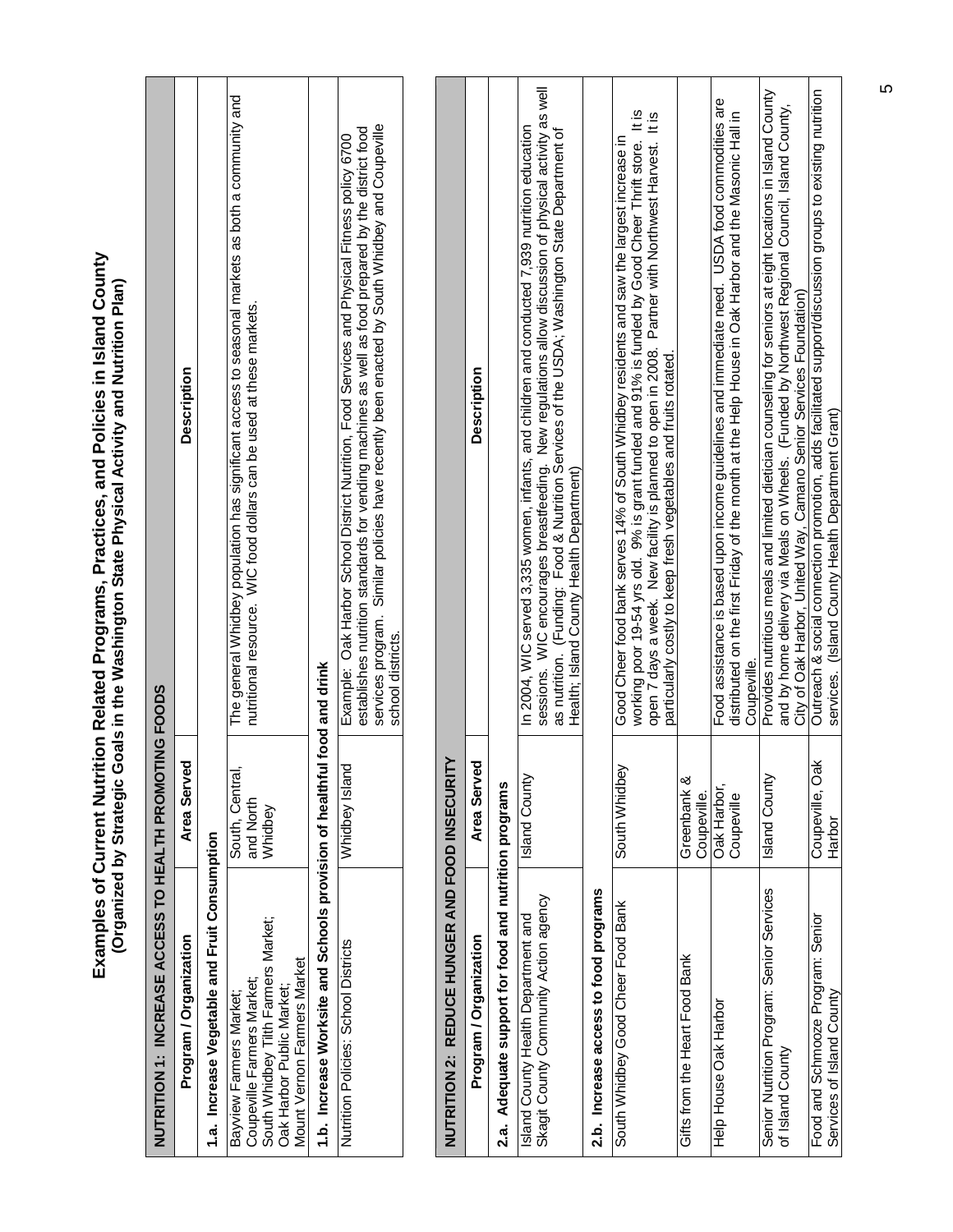| PHYSICAL ACTIVITY 1: INCREASE # OF PEOPLE WITH                                                                              |                | ACCESS TO FREE OR LOW COST RECREATION OPPORTUNITIES                                                                                                                                                                                                                                                                                                                                                                                                                               |
|-----------------------------------------------------------------------------------------------------------------------------|----------------|-----------------------------------------------------------------------------------------------------------------------------------------------------------------------------------------------------------------------------------------------------------------------------------------------------------------------------------------------------------------------------------------------------------------------------------------------------------------------------------|
| Program / Organization                                                                                                      | Area Served    | Description                                                                                                                                                                                                                                                                                                                                                                                                                                                                       |
| Funding for state and local recreation sites and faci<br><u>สุ</u>                                                          |                | lities (public infrastructure)                                                                                                                                                                                                                                                                                                                                                                                                                                                    |
| Fort Nugent State Park New Playground:<br>City of Oak Harbor Parks Department                                               | North Whidbey  | Playground is complete as of fall 2005 and already well used. (Funding partnership: City of Oak<br>Harbor, Island County, and private donations)                                                                                                                                                                                                                                                                                                                                  |
| center and Sports Complex at Community<br>Park: South Whidbey Parks & Recreation:<br>Master Planning process for community  | South Whidbey  | to take place in 2006 before any decisions are made. (Will likely require capital campaign. No physical<br>offerings of the proposed community center. Other elements of the Master Planning process will need<br>There has been strong community response (1000 respondents = 25%) to the 2005 community needs<br>assessment survey. Results, which will be released early in 2006, will help shape the design and<br>plant likely for at least 3-5 years.)                      |
| Land acquisition - 200 acre parcel in South<br>Whidbey: South Whidbey Parks &<br>Recreation                                 | South Whidbey  | resource. Commitment for National Park staff assistance with planning and coordination of community<br>input into land design/use. Emphasis will be on environmental and nature programming (not athletics).<br>Planned trail-linkages to Bayview and Maxwelton community park. The development process will be<br>Land will become Parks & Recreation owned in late 2006. Now planning for how to develop the<br>engthy                                                          |
| 1.b. Policies to increase access to public facilities                                                                       |                |                                                                                                                                                                                                                                                                                                                                                                                                                                                                                   |
| Community access to Navy facilities                                                                                         | North Whidbey  | Base gym is working toward more community linkages; now offers 3 visits for \$15 to general public;<br>Navy Youth Center has all day court, open to general public for \$12 per year                                                                                                                                                                                                                                                                                              |
| Activity guide and trail map supplement in<br>Marketplace: WHIM                                                             | South Whidbey  | Annual summary of activity options and available walking trails published as a supplement. (Funding<br>period ended December 2005)                                                                                                                                                                                                                                                                                                                                                |
| Website with information on trails and links<br>to information on other walking options:<br><b>MHM</b>                      | Whidbey Island | Website could be adapted to become a central information resource on<br>There is no further funding.<br>activity options countywide.                                                                                                                                                                                                                                                                                                                                              |
| Clearinghouse website for physical activity<br>program information and registration: City<br>of Oak Harbor Parks Department | North Whidbey  | This is still in development. It will ultimately include links to registration for classes and events offered<br>by diverse programs.                                                                                                                                                                                                                                                                                                                                             |
| 1.c. increase # of worksites with policies to enhance physical activity opportunities                                       |                |                                                                                                                                                                                                                                                                                                                                                                                                                                                                                   |
| City of Oak Harbor Employee Wellness<br>Program                                                                             | North Whidbey  | moderation, support and reward for cholesterol testing; lunchtime walks & jogs; 5-a-day fruit and veggie<br>A grant funded "wellness committee" organizes monthly meetings; emphasize healthy at-work snacks,<br>program; health awareness workshops & healthy potlucks; mandatory stress readings and stress<br>management training. City employees participated in Relay for Life activities & "walk across<br>Washington" with other Association of Washington Cities members. |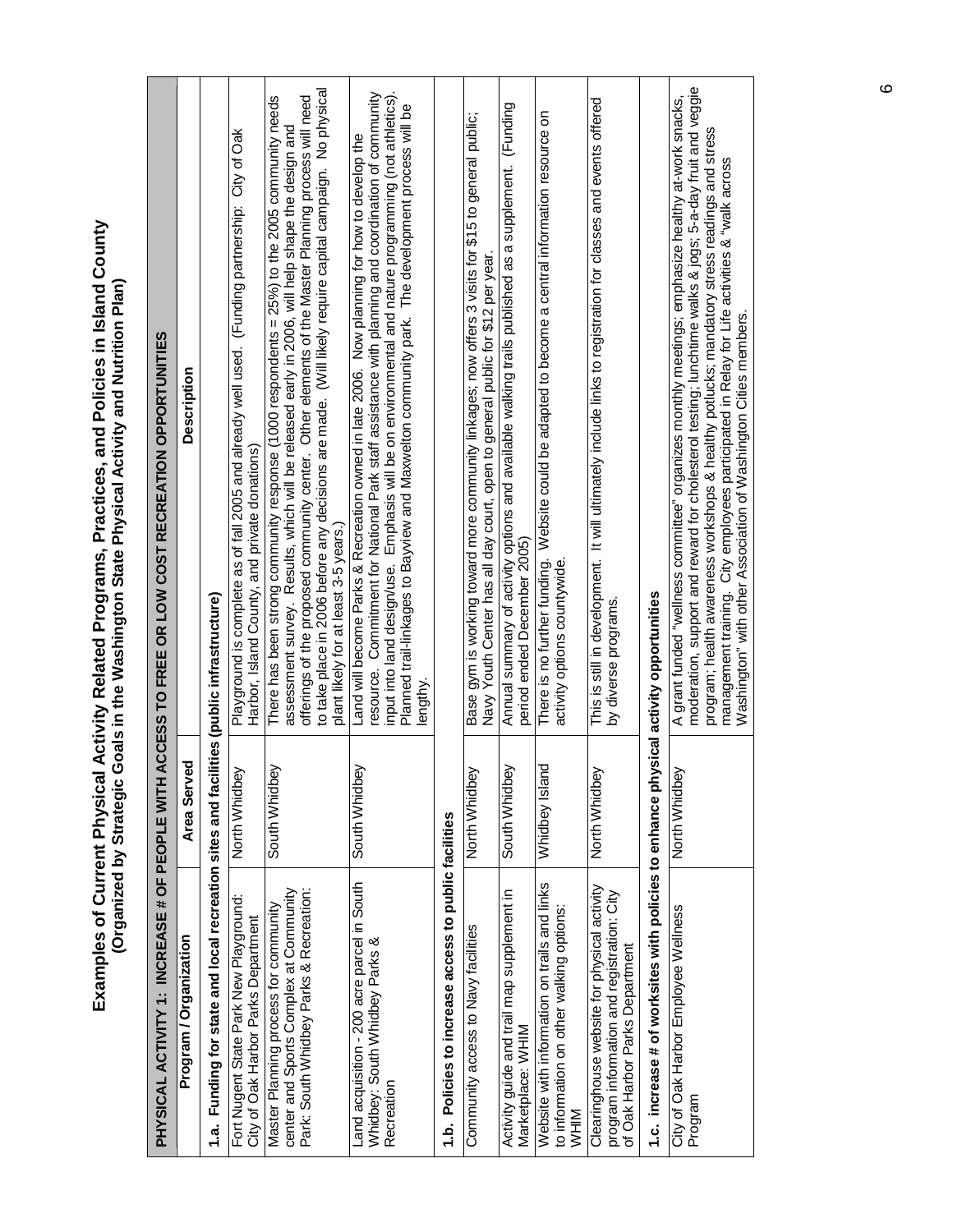|                                                                                                                                        |                                         | PHYSICAL ACTIVITY 2: INCREASE # OF CHILDREN WHO MEET RECOMMENDED GUIDELINES FOR MODERATE OR VIGOROUS PHYSICAL ACTIVITY                                                                                                                                                                                                                                                                                                                                                               |
|----------------------------------------------------------------------------------------------------------------------------------------|-----------------------------------------|--------------------------------------------------------------------------------------------------------------------------------------------------------------------------------------------------------------------------------------------------------------------------------------------------------------------------------------------------------------------------------------------------------------------------------------------------------------------------------------|
| Program / Organization                                                                                                                 | Area Served                             | Description                                                                                                                                                                                                                                                                                                                                                                                                                                                                          |
| Schools provide quality, daily physical activity<br>2.a.                                                                               |                                         |                                                                                                                                                                                                                                                                                                                                                                                                                                                                                      |
| School Districts' Physical Activity Policies                                                                                           | Whidbey Island                          | children. While they represent an improvement, these physical activity guidelines do not accomplish<br>Nutrition, health, and fitness topics integrated into health education curriculum K-12. Grades 1 - 8<br>Example: Oak Harbor School District Nutrition, Food Services and Physical Fitness policy 6700<br>require 100 minutes of physical education per week. 2 credits are required of high school aged<br>the goals expressed by community members interviewed and surveyed. |
| 2.b. policies to increase k-12 phys ed opportunities outsi                                                                             |                                         | de of formal classes                                                                                                                                                                                                                                                                                                                                                                                                                                                                 |
| Pedometer Program: WHIM                                                                                                                | 3 of 4 school<br>districts              | The funding period ended December 2005.                                                                                                                                                                                                                                                                                                                                                                                                                                              |
| Mayor's award for health and nutrition: City<br>of Oak Harbor Mayor's Office                                                           | North Whidbey                           | This is still in the planning stages - K-5 kids can complete a set of activities and receive a medal or<br>Schools earn a flag or banner.<br>certificate from the Mayor's office.                                                                                                                                                                                                                                                                                                    |
|                                                                                                                                        |                                         |                                                                                                                                                                                                                                                                                                                                                                                                                                                                                      |
| PHYSICAL ACTIVITY 3: INCREASE ACTIVE COMMUNITY                                                                                         |                                         | <b>ENVIRONMENTS</b>                                                                                                                                                                                                                                                                                                                                                                                                                                                                  |
| Program / Organization                                                                                                                 | Area Served                             | Description                                                                                                                                                                                                                                                                                                                                                                                                                                                                          |
| Replace sedentary behaviors with physical activity<br>ನ.<br>ನ                                                                          |                                         |                                                                                                                                                                                                                                                                                                                                                                                                                                                                                      |
| Camano Neighborhood Walkers: Island<br>County Physical Activity Coalition                                                              | Camano Islanc                           | tips). There are significant safety concerns - no sidewalks or shoulders on most roads; school on busy<br>Several continuing walking groups; numerous written materials (brochures, posters, logs, instructions,<br>road with no sidewalks or bike paths. Funded by Regence Blueshield 3 year initiative, funding ended<br>December 31, 2005.                                                                                                                                        |
| Whidbey In Motion (WHIM): Island County<br>Physical Activity Coalition                                                                 | North, Central,<br>and South<br>Whidbey | Provides trainings for school nurses; school pedometer programs; trail signage; "Activity and trail guide"<br>newsletter; website. They have developed a website and are looking for a partner to adopt it after<br>2005. Funded by Regence Blueshield 3 year initiative. Funding ended December 31, 2005.                                                                                                                                                                           |
| targeting boomers and seniors: South<br>Parks & Recreation class offerings<br>Whidbey Parks and Recreation                             | South Whidbey                           | South Whidbey Parks and Recreation has traditionally been youth-focused. They are trying to do more<br>outreach to adults and seniors with targeted offerings. There is difficulty getting numbers needed for<br>adult classes.                                                                                                                                                                                                                                                      |
| $\mathbf{I}$<br>3.b. Urban planning approaches                                                                                         | zoning and land use                     |                                                                                                                                                                                                                                                                                                                                                                                                                                                                                      |
| City Planning subcommittee on non-<br>motorized transport: City of Langley                                                             | Langley                                 | Partner with Langley Walkers citizen group to offer priority recommendations re: sidewalks, trails, and<br>pathways to the City Master Plan                                                                                                                                                                                                                                                                                                                                          |
| pedestrian walkways in existing and new<br>City of Oak Harbor looking at increasing<br>developments: Oak Harbor Planning<br>Department | Oak Harbor                              |                                                                                                                                                                                                                                                                                                                                                                                                                                                                                      |
| 3.c. Transportation and infrastructure promoting non-motorized transit                                                                 |                                         |                                                                                                                                                                                                                                                                                                                                                                                                                                                                                      |
| Island County 2006 Non-Motorized Trail<br>Plan: Island County Public Works                                                             | Whidbey Islands<br>Camano and           | walking, hiking, road cycling, mountain biking, kayaking, and equestrian purposes. The Trails Plan was<br>The Island County Trails Plan will focus on non-motorized trails on Whidbey and Camano Islands for                                                                                                                                                                                                                                                                         |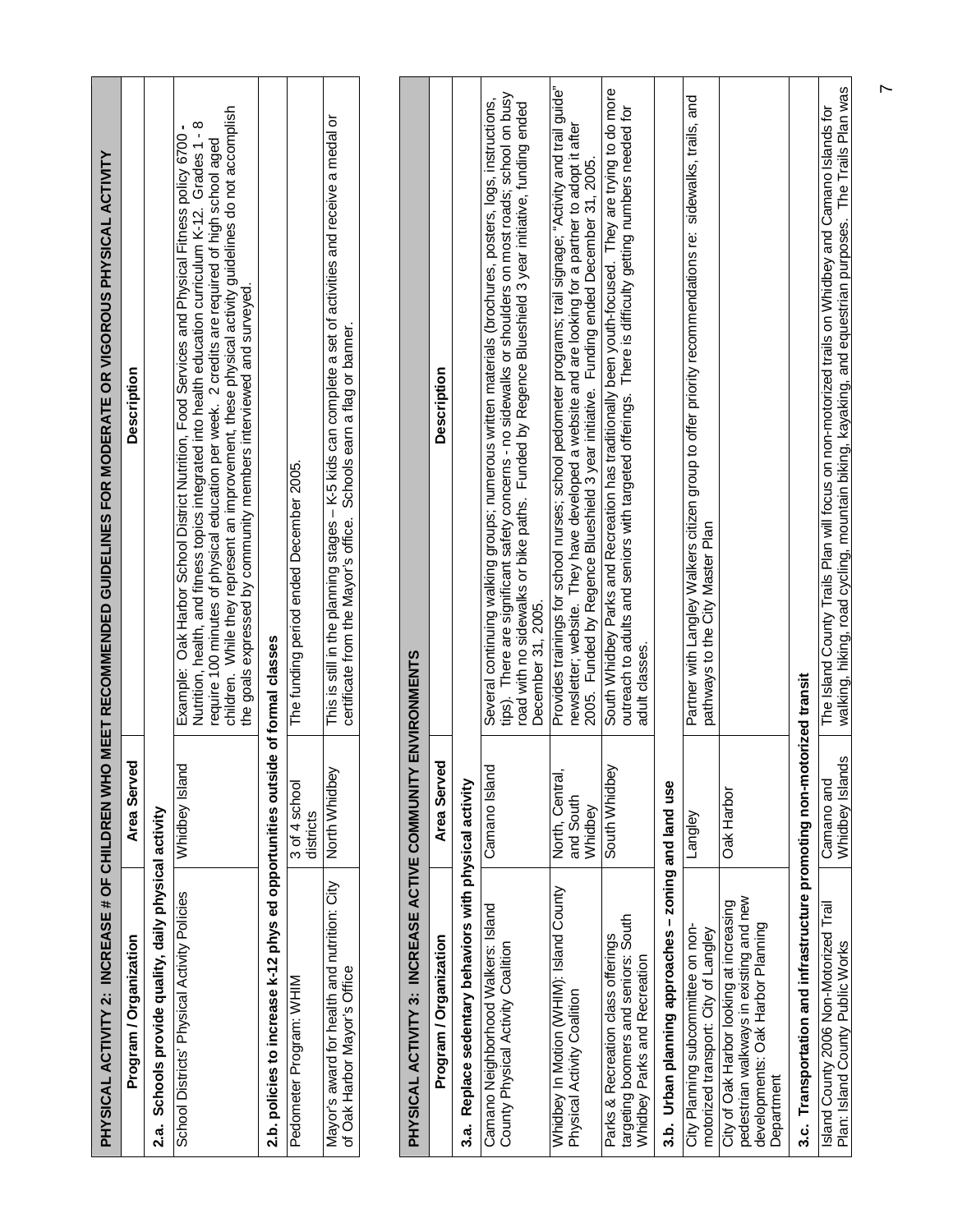| PHYSICAL ACTIVITY 3: INCREASE ACTIVE COMMUNIT                                                                     |                   | Y ENVIRONMENTS                                                                                                                                                                                                                                                                                                                                                                                                                                                                                                                                                     |
|-------------------------------------------------------------------------------------------------------------------|-------------------|--------------------------------------------------------------------------------------------------------------------------------------------------------------------------------------------------------------------------------------------------------------------------------------------------------------------------------------------------------------------------------------------------------------------------------------------------------------------------------------------------------------------------------------------------------------------|
| Program / Organization                                                                                            | Area Served       | <b>Description</b>                                                                                                                                                                                                                                                                                                                                                                                                                                                                                                                                                 |
|                                                                                                                   |                   | Commissioners in January 2006. Regional projects will be funded individually - funding is not secured.<br>developed with community input from focus groups and public workshops. The goal is to enhance the<br>livability and connectivity of our communities. The trail plan is to be presented to County                                                                                                                                                                                                                                                         |
| connecting congregation areas): South<br>Plans for "linear parks" (i.e. trails<br>Whidbey Parks & Recreation      | South Whidbey     | Engineering is complete on the plan to connect Downtown Langley with South Whidbey High School &<br>multipurpose and multi-use trails. Only 75% of the funding is in place. The plan is on hold pending<br>community park. Other "linear parks" are planned to connect centers of activity. Emphasis is on<br>additional funds.                                                                                                                                                                                                                                    |
| Environmental Health Assessment Team<br>(EHAT), Walkability subgroup: Island<br>County Health Department          | North Whidbey     | Anticipate playing an active role in helping to increase public awareness of non motorized Trail Plan.<br>Planning walkability survey.                                                                                                                                                                                                                                                                                                                                                                                                                             |
| Friends of Camano Island Parks                                                                                    | ፶<br>Camano Islan | by volunteers and membership dues. Larger development projects are difficult without other sources of<br>nature walks. Currently completing trails loop around senior center. (Very limited funding - fundraising<br>financial support.) There is no one designated to do outreach to seniors or encourage use of the trails.<br>Build, maintain, map, and educate about trails on Camano Island. Also organize and lead guided<br>There are not many ADA accessible trails.                                                                                       |
| planning for Langley sidewalks, trails, and<br>Surveying, mapping, preservation, and<br>pathways: Langley Walkers | Langley           | working to maintain and protect existing walkways and alleys; exploring "shared use" roads designation<br>development within city limits and surrounding Urban Growth Areas. They are developing approaches<br>9-member volunteer citizen group who is working to survey existing sidewalks, trails, and pathways in<br>order to develop a map and priority recommendations to the City master plan, which will guide future<br>to working with private property owners; planning to create a brochure/booklet of Langley walks;<br>for specific targeted streets. |
| Developing paths and trails for shoreline<br>access: WSU Extension                                                | State             | Potential partner of other trail protection and development groups.                                                                                                                                                                                                                                                                                                                                                                                                                                                                                                |
| Oak Harbor Parks Department                                                                                       | Oak Harbor        | Currently completing trail extensions along the waterfront.                                                                                                                                                                                                                                                                                                                                                                                                                                                                                                        |
|                                                                                                                   |                   |                                                                                                                                                                                                                                                                                                                                                                                                                                                                                                                                                                    |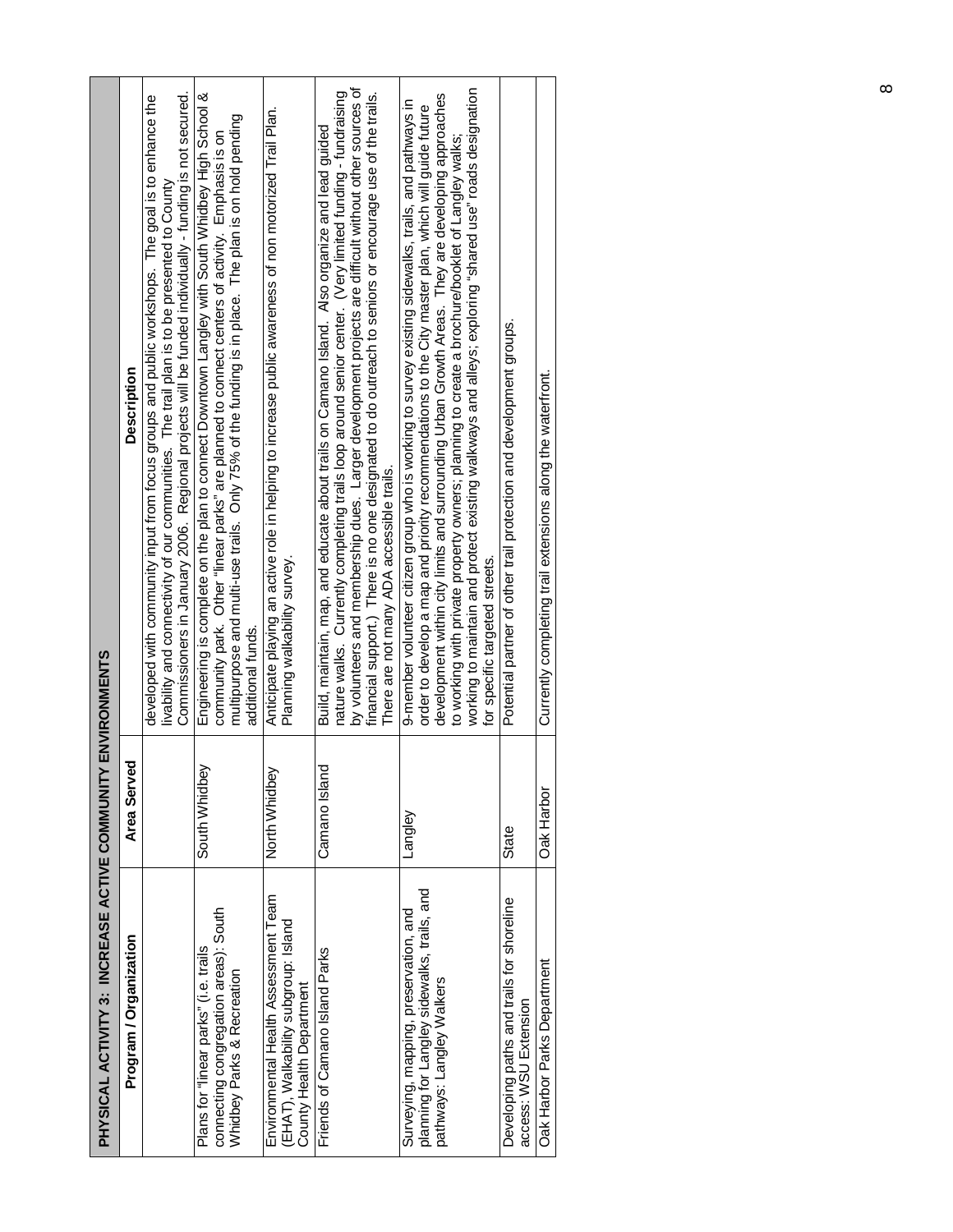| OTHER PHYSICAL ACTIVITY-RELATED PROGRAMS & EVENTS                           |                                          |                                                                                                                                                                                                                                                                                                      |
|-----------------------------------------------------------------------------|------------------------------------------|------------------------------------------------------------------------------------------------------------------------------------------------------------------------------------------------------------------------------------------------------------------------------------------------------|
| Program / Organization                                                      | Area Served                              | <b>Description</b>                                                                                                                                                                                                                                                                                   |
| Navy Base Resources: Dietician for Base<br>and Director of Health Promotion | Military personnel<br>Oak Harbor<br>only | appointments, "health heart" classes, 8-week "ship shape" program are offered. Navy WIC does some<br>Active duty personnel have required annual health assessment. Individual nutrition education<br>breastteeding support.                                                                          |
|                                                                             |                                          | Base no longer offers breastfeeding support or pre- and post-natal nutrition classes. (Health Promotion<br>focus areas include tobacco, drugs, and alcohol - no specific emphasis on activity/nutrition.)                                                                                            |
| Whidbey General Hospital Life Center for<br>Essential Wellness              | Whidbey Island                           | Wellness, a wellness program aimed at persons 20 pounds overweight or more, health education<br>Wide range of wellness programs and outreach efforts induding Cardiac Wellness, Pulmonary<br>classes, and an exercise series (3 classes) for post partum women.                                      |
|                                                                             |                                          | In 2006, Island County Department of Health and the Wellness Center will undertake a one-year pilot<br>project (funded by the Washington State Department of Health) called the Whidbey Business and<br>Health Collaborative Pilot Project, which will conduct outreach to small business employees. |
| Large-scale community events                                                |                                          |                                                                                                                                                                                                                                                                                                      |
| Relay for Life event: American Cancer<br>Society Benefit                    | Central and North<br>Whidbey             | Annual event with broad community participation                                                                                                                                                                                                                                                      |
| Tour de Whidbey event: Whidbey General<br>Hospital                          | ang<br>Island County<br>beyond           | Successful fundraiser for Whidbey Island Hospital Foundation and has grown each of the last 4 years                                                                                                                                                                                                  |
|                                                                             |                                          | Annual event with diverse community sponsors                                                                                                                                                                                                                                                         |
| Nature's Path Organics (2006 Sponsor)<br>Whidbey Marathon & Half Marathon:  | Regional                                 | North end annual event                                                                                                                                                                                                                                                                               |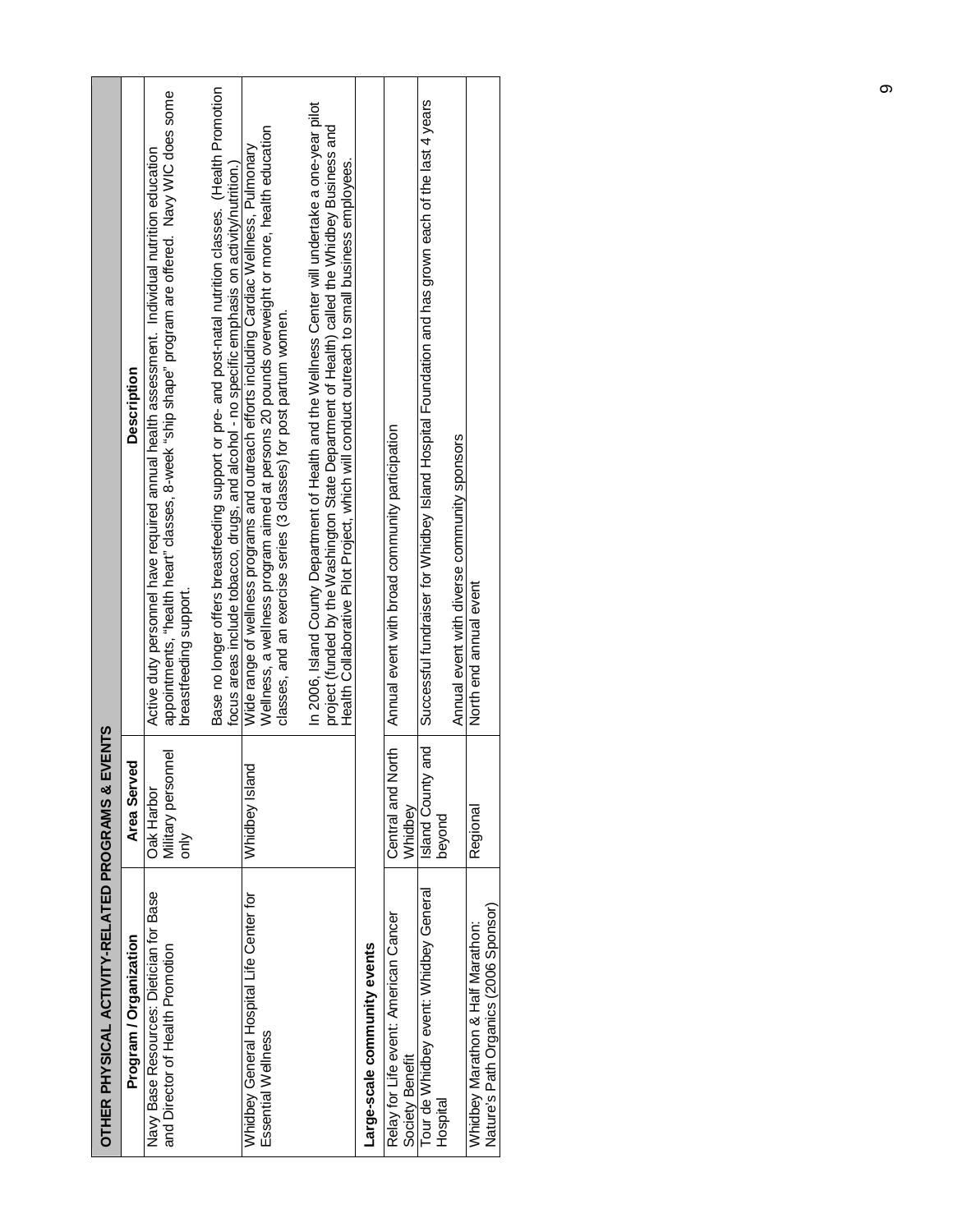**Part III: What Did We Learn From the Community?**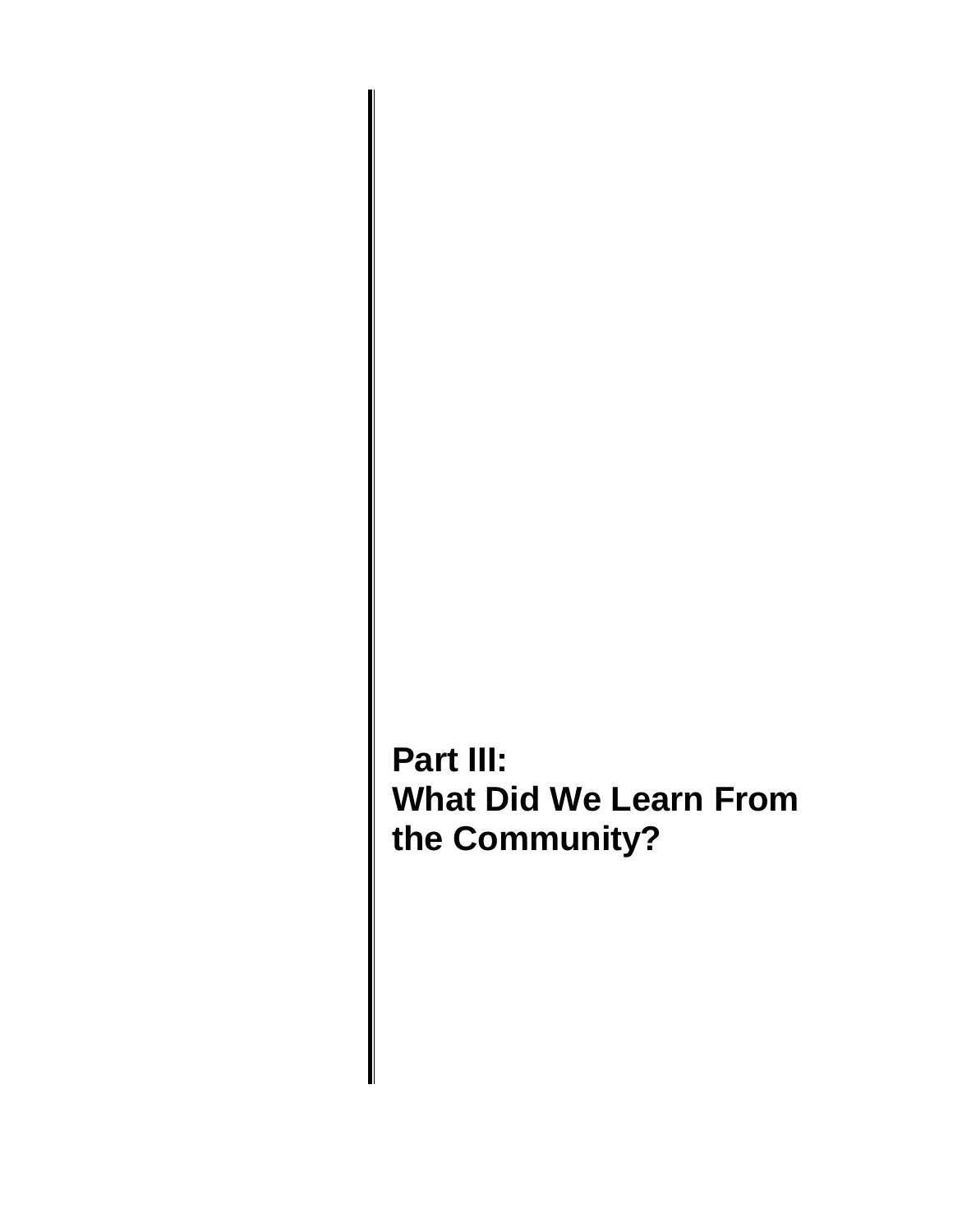### **Key Informant Interviews** The SLR consulting team carried out 17 individual interviews and small focus groups with key informants representing a cross-section of people involved in or concerned with the issues of healthy living. They included representatives from: - Camano Neighborhood Walkers - Island County Public Works - City of Coupeville **Community** - Langley Walkers - City of Langley **- Navy Base** - City of Oak Harbor **- Oak Harbor School District** - EHAT - Soroptomists - Friends of Camano Parks - South Whidbey Children's Center - Good Cheer Food Bank - South Whidbey Parks & Recreation - Goosefoot Community Fund - Toddler Learning Center - Island County Commissioners - WHIM - Island County Health Department - Whidbey General Hospital

These stakeholders were asked a range of questions from their vision for a healthy Island County to what the barriers are to their own healthy living. (The complete set of questions is included in Appendix B). Their responses:

- contributed to a picture of the desired vision for a healthy Island County (described in Part I),
- helped build the understanding of the programs and services existing in Island County (described in Part II), and
- were the basis for the design of the community survey, whose findings are delineated here.
- **Community Survey** A web-based survey was used to solicit information about community members' physical activity and dietary habits, and their perspectives on the barriers to healthy living and potential remedies. The survey questions were developed based on ideas and concerns voiced during the key informant interviews, and gave the opportunity to test strategies offered by the key informants with the broader community.

The survey had 668 respondents and provided much valuable information. The survey itself and a detailed summary of the responses are provided in Appendix C.

Before delving into what can be learned from the survey, a few caveats are important:

- The sample was not random. (Respondents learned about the survey through emails from people involved in the project and through posters and newspaper articles.)
- Very few respondents were under the age of 25 and therefore, the survey does not offer information on the youth perspective and overall, the survey respondents were older than the general population of Island County.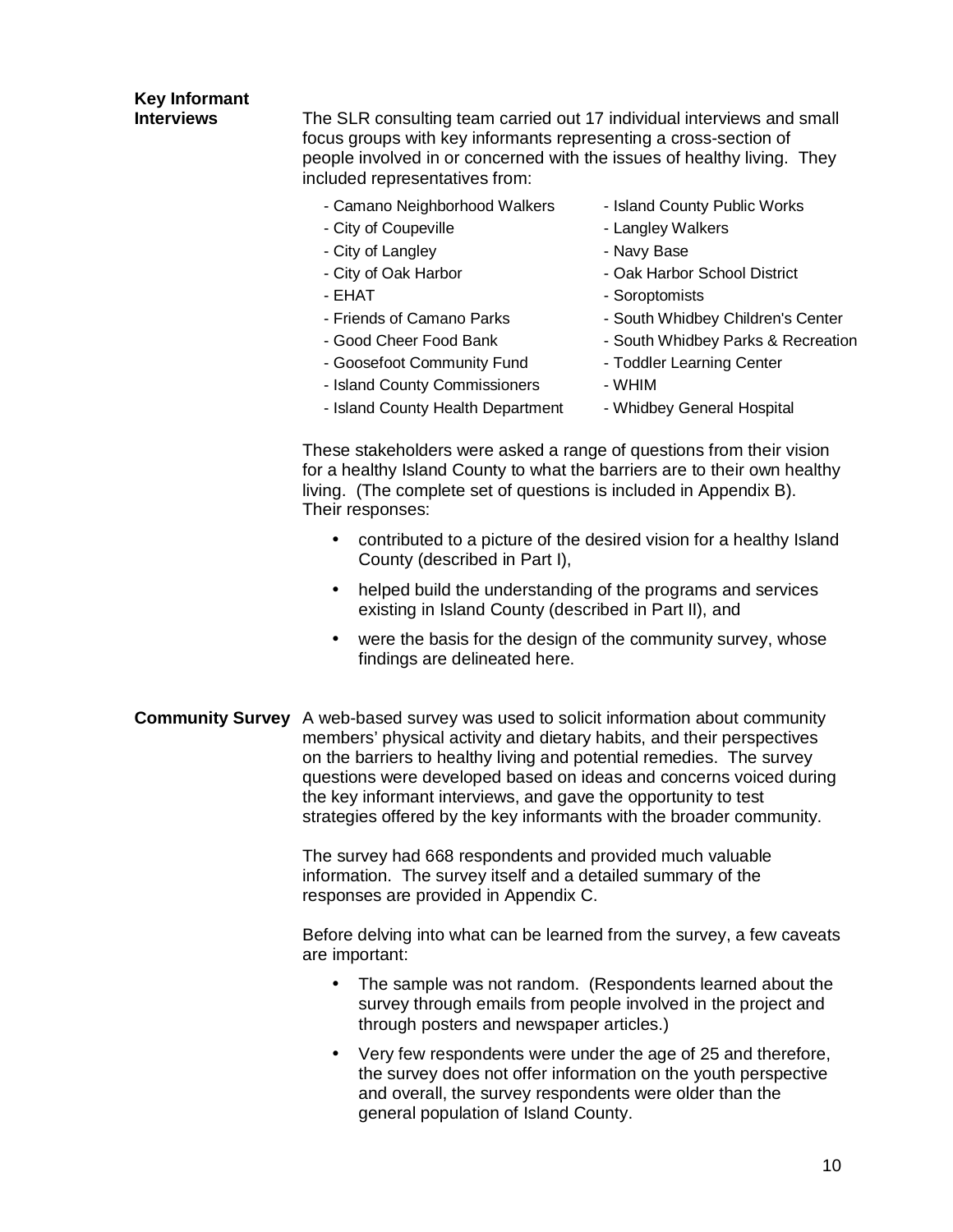More women (69%) than men took part in the survey.

In part, because the survey was not representative of the population as a whole, and in part to develop more focused strategies, the survey was sliced and diced into a number of demographic groups (where the sample size was large enough to come to some useful conclusions).

The survey data was analyzed by region, gender, age, whether or not children were in the home, whether or not the respondent was employed, and whether they were satisfied with either their level of exercise or their diet. Some responses did vary by gender, age, or region, but some themes stand out as cutting across all groups and different ways of dissecting the data. Together, these themes form the core opportunities for strategies that might be helpful countywide.

#### **Physical Activity**

Older Respondents

Exercise More Respondents were asked whether they typically had 30 minutes of moderate exercise 5 days per week and whether they were satisfied with their activity level. Overall, 56% of the respondents said they were typically active at that level – but more men said that than women, and men were also more likely to be satisfied. Age, however, makes the greatest difference in activity level with almost 70% of the respondents 65 or older reporting a healthy level of physical activity.



**Chart 1 Exercise and Satisfaction Level by Age**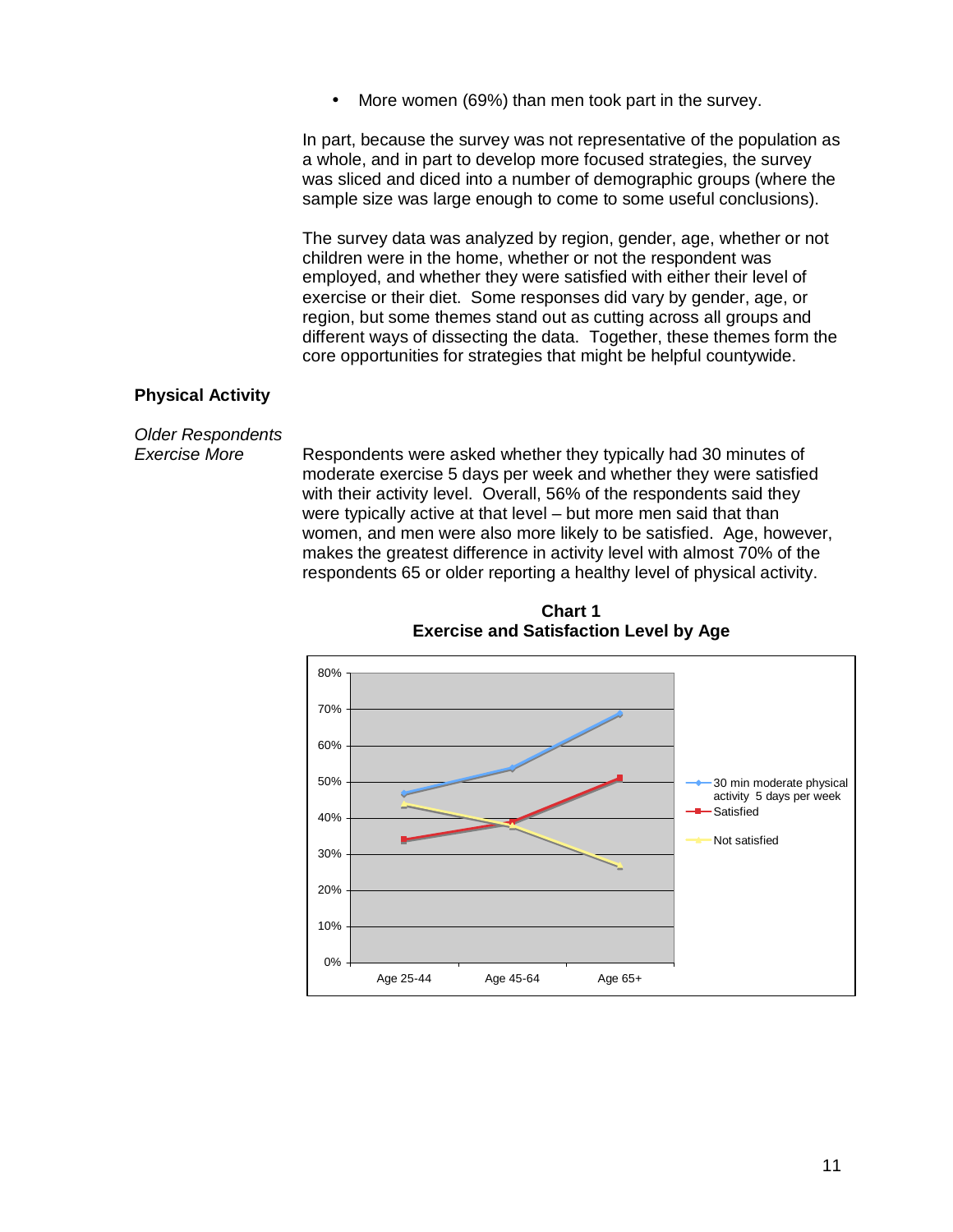Greater Choice in Physical Activity Walking - whether in a neighborhood, on a trail or on the beach - is done by more than half of the respondents. But, it is less popular when people are asked what they would most **like** to do. For example, 64% walk in their neighborhood but only 46% would like to do it given other choices. When asked what they would most like to do, more people would be swimming, bicycling, dancing, kayaking or rowing. More people between the ages of 25-44 would like to be able to work out in a fitness club than are able to (and approximately a third of the respondents age 65+ who do use a fitness club would prefer not to). Trail walking is desired, in particular, by the 65+ age group, and respondents in the age group 45-64 want the greatest range of options. In all cases, greater choice of activity is clearly desired. Barriers to Activity Overall, the greatest barrier to being as physically active as respondents would like was "lack of time" (58%). Barriers change with

age and are somewhat different for men and women, however. The barriers most often identified are shown in Table 1.

| <b>Barriers to Physical Activity by Gender</b> |             |                  |
|------------------------------------------------|-------------|------------------|
|                                                |             | % of respondents |
|                                                | <b>Male</b> | <b>Female</b>    |
| Lack of time                                   | 50%         | 63%              |
| Too dark in the morning and/or evening         | 35%         | 48%              |
| <b>Family obligations</b>                      | 21%         | 37%              |
| Too tired                                      | 20%         | 32%              |

**Table 1 Barriers to Physical Activity by Gender** 

It is interesting to note that women, in general, were more likely to identify something as a barrier than were men.

These same barriers varied by age group with older respondents having fewer barriers, as shown in Table 2.

| Table 2<br><b>Barriers to Physical Activity by Age</b> |       |       |     |
|--------------------------------------------------------|-------|-------|-----|
|                                                        |       | Age   |     |
|                                                        | 25-44 | 45-64 | 65+ |
| Lack of time                                           | 70%   | 61%   | 26% |
| Too dark in the morning and/or evening                 | 50%   | 47%   | 18% |
| Too tired                                              | 37%   | 28%   | 10% |
| Family obligations                                     | 52%   | 30%   | 5%  |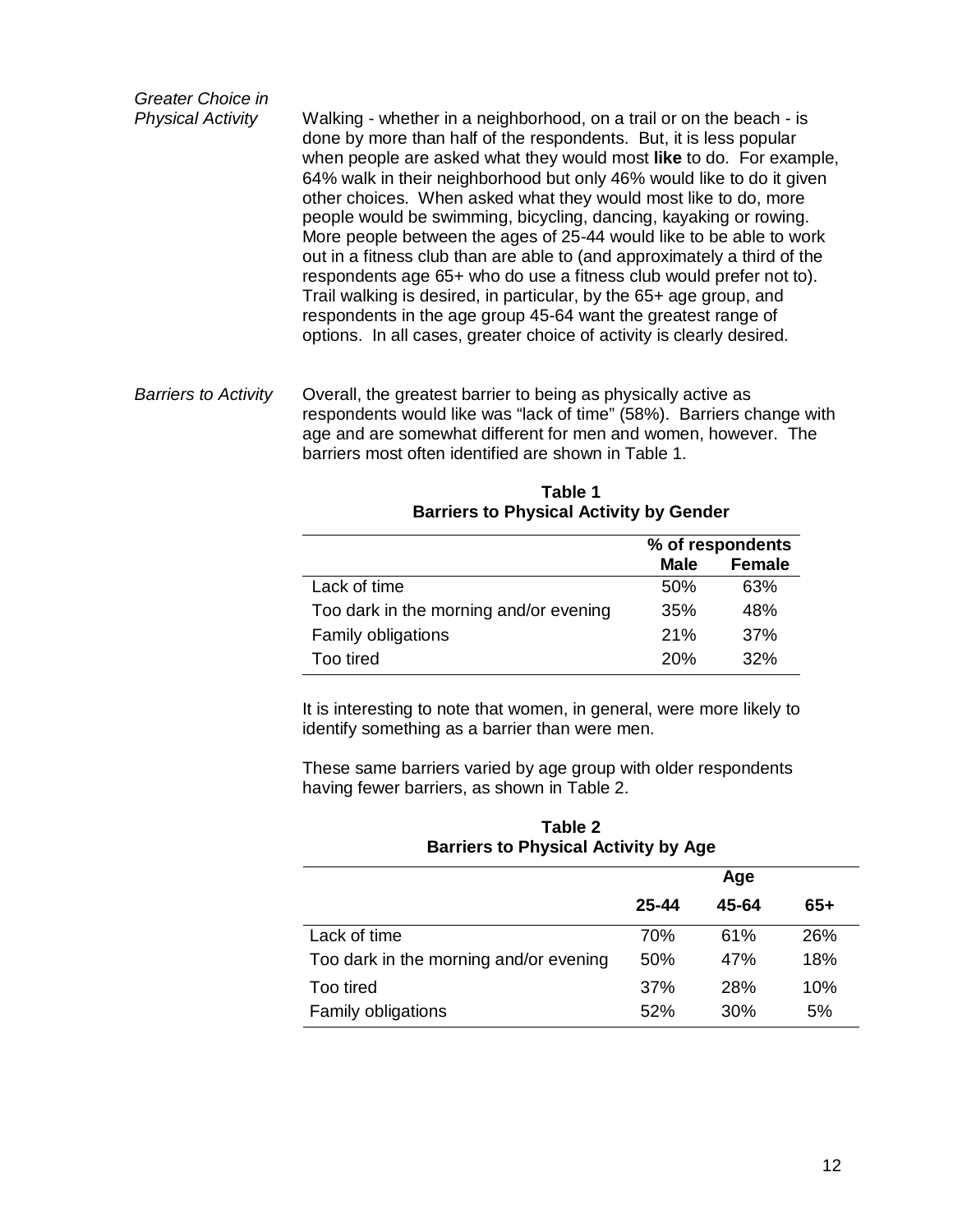Another significant barrier, not to be forgotten, is lack of motivation, identified by 29% of the respondents. This did not vary significantly by age, gender, or region. People who were dissatisfied with their activity level were even more likely to "be too tired" or lack motivation – and only 34% had the recommended level of physical activity.

County-Wide Physical Activity respondents:

Strategies to Across the County, and across age groups and gender, there were Encourage seven strategies identified as having significant benefit by

- More lighted and paved trails,
- A County web-site with information about trails, events, and low-cost ways to be active,
- Free or low-cost access to fitness programs and equipment,
- More bike paths,
- Regulations requiring walking paths or trails in all new housing developments,
- Greater beach and shoreline access, and
- Being able to walk safely to stores and services.

In addition to these strategies, there are two regional strategies worthy of consideration:

- A community pool is of importance to residents of Camano and South and Central Whidbey (the only public pool is located in Oak Harbor).
- Transit stops at the parks and pools are seen as beneficial in South and Central Whidbey.

Some variations by age do exist. Respondents in the age group 25- 44, who are likely to have children at home, were likely to see the following as beneficial to themselves or their families:

- More open gym nights at schools,
- More playgrounds, and
- More youth recreation programs.

But, residents 65 and older were likely to want to have a "walking club so people have company", particularly in North Whidbey and Camano.

#### Employer-Based

Strategies The stakeholder interviews suggested a number of strategies that might help people who are employed and lack time to be physically active on a daily basis. These were also tested in the survey with people who were employed (excluding self-employed). The top five strategies were: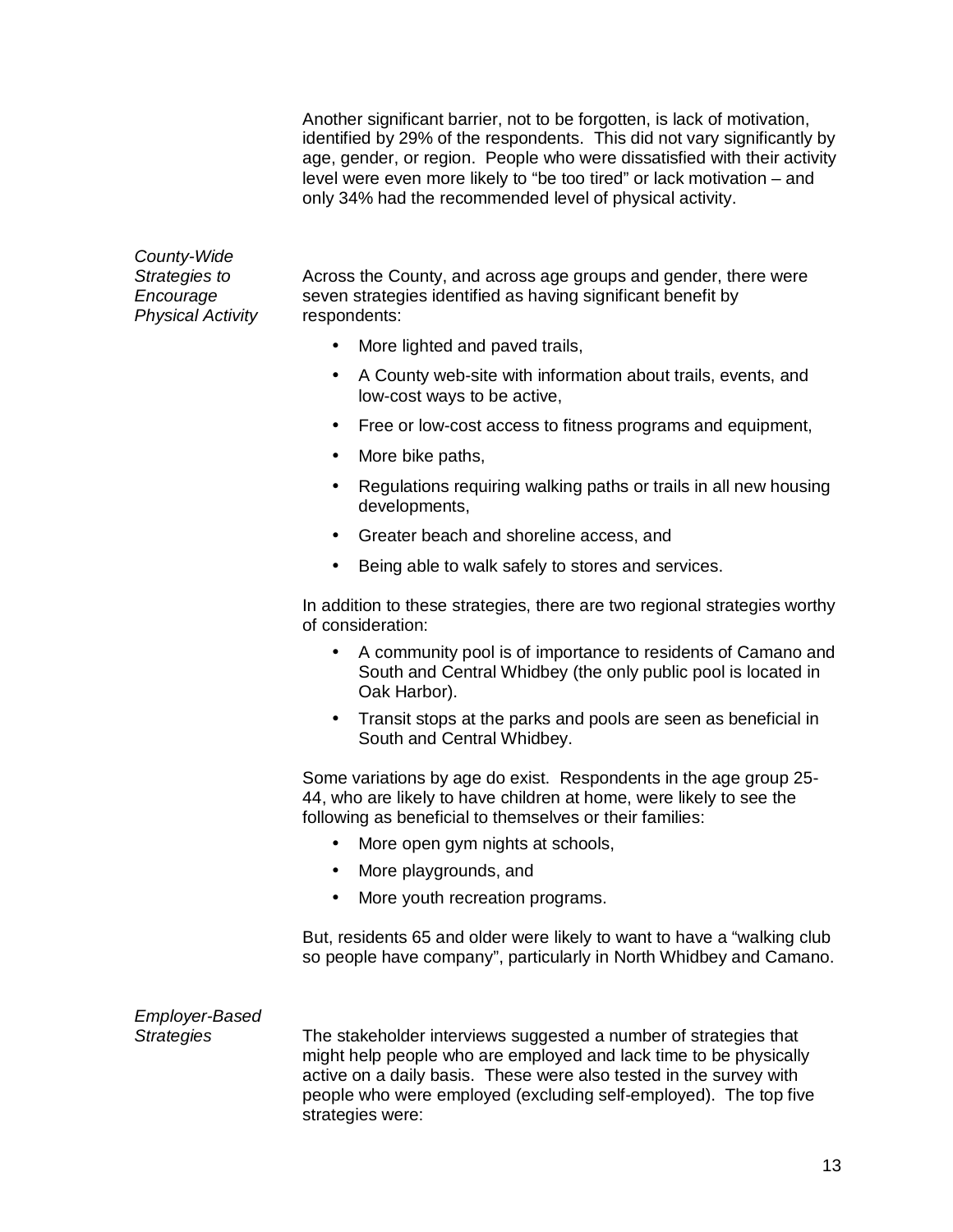- Having an employer-paid membership in a fitness club,
- Flex time to allow for physical activity before or during your workday,
- Having access to a worksite fitness center,
- Being able to exercise during lunch or breaks, and
- Having the employer sponsor free health screenings.

### School-Based Strategies There was a resounding countywide endorsement for all of the strategies tested in the survey directed to improving the health of children and youth. Some strategies are school based and may support new policies: • 83% of respondents said that it was of much or great importance for schools to require physical education at least three times a week at all grade levels. • 84% said it is of much or great importance that schools have "only healthy beverage and food choices in the cafeteria and vending machines." • 81% said it was of much or great importance that "schools offer exposure to life-long activities such as golf, skiing, dance or biking." 83% of parents with children at home also rated "students have the time and space to eat in a relaxed environment" as being very important. And, not to be over-looked, "families eat dinner together" was seen as highly important by 92% of parents with children at home and 87% of all respondents.<sup>2</sup> This may be a strategy to be encouraged through community groups, schools, churches etc. **Nutrition**

Older Respondents<br>Fat Healthier Diets

 $\overline{a}$ 

Two-thirds of the respondents rated their normal diet as healthy, but this assessment varies by age as seen in Table 3.

#### **Table 3 Perception of Diet by Age**

| % who rated their<br>diet as healthy |
|--------------------------------------|
| .56%                                 |
| 68%                                  |
| 83%                                  |
|                                      |

 $2$  The survey did not, unfortunately, ask how often that occurs.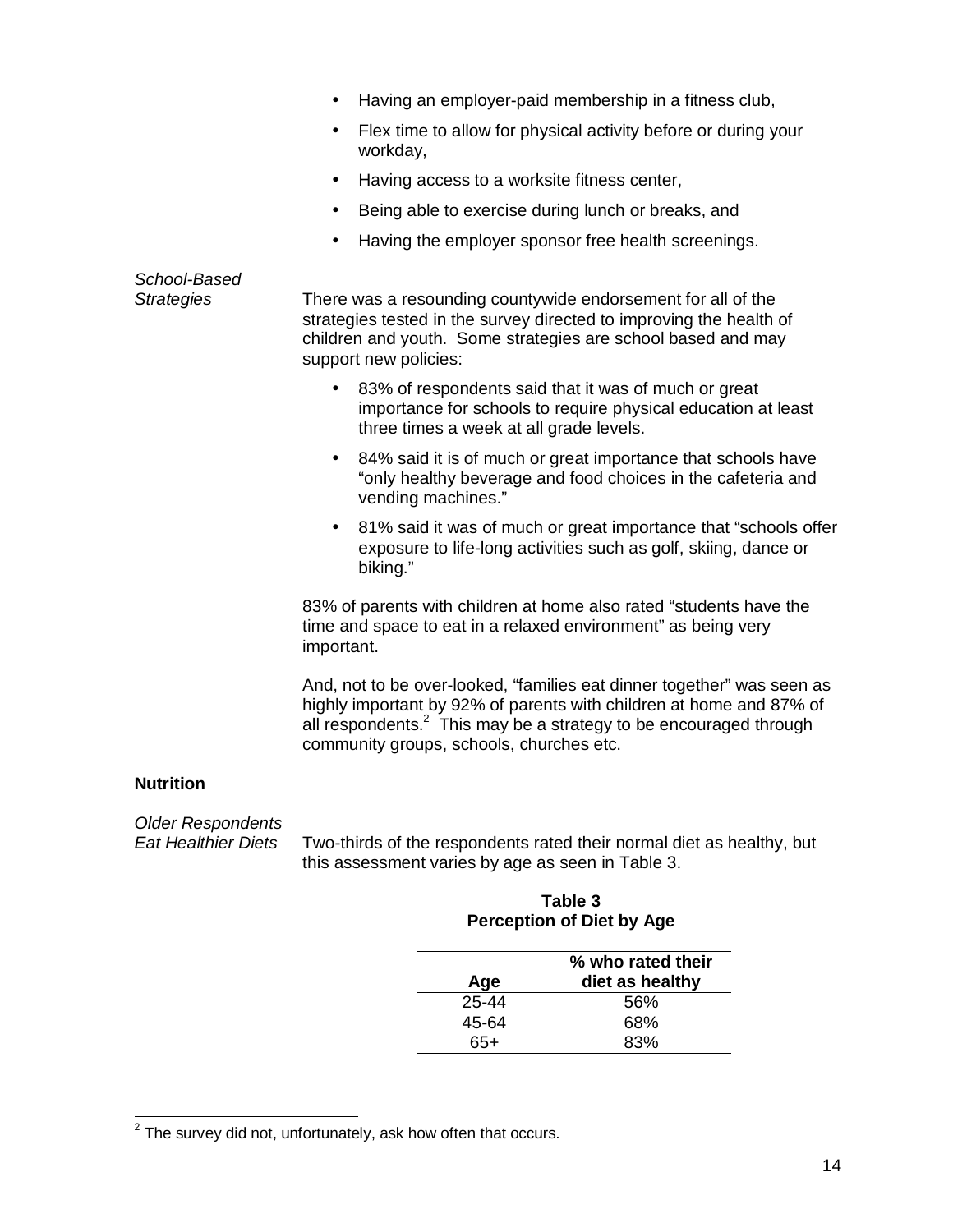|                                      | The self-assessment generally correlates with the responses to<br>questions about the frequency of eating fruits and vegetables and<br>other healthy or 'unhealthy' foods. For example, the older you are the<br>more likely it is that you eat whole grains and fruit or vegetables, and<br>the less likely it is that you have fast food.                                                                                                                  |
|--------------------------------------|--------------------------------------------------------------------------------------------------------------------------------------------------------------------------------------------------------------------------------------------------------------------------------------------------------------------------------------------------------------------------------------------------------------------------------------------------------------|
|                                      | Overall, only 24% of the respondents reported eating five or more<br>servings of fruits and vegetables six or seven days a week, and 18%<br>said they did 0-1 days per week. Women were more likely to have an<br>adequate level of fruits and vegetables than men.                                                                                                                                                                                          |
|                                      | Only 8% of the people who reported that they were either neutral or<br>dissatisfied with their diet ate the recommended amounts of fruit and<br>vegetables, and 36% did so 0-1 times per week. Interestingly, people<br>who were dissatisfied with their diet were likely to have a high level of<br>dissatisfaction with their level of physical activity. (The reverse is not<br>true.)                                                                    |
| Barriers to a<br><b>Healthy Diet</b> | The greatest barrier to healthy eating, of the choices given<br>respondents, was "When I'm busy, I reach for whatever is convenient"<br>(66%). Statements reflecting lack of knowledge such as "I don't know<br>which foods are best for me," or "I don't understand what the nutrition<br>facts on food labels mean" were seen as barriers by less than 10% of<br>the respondents. Overall, time - not knowledge - is perceived as the<br>greatest barrier. |
|                                      | Some gender and age differences do exist among respondents.<br>Women more likely than men to identify the following as barriers to<br>healthy eating:                                                                                                                                                                                                                                                                                                        |
|                                      | Time to plan for and cook healthy meals, and                                                                                                                                                                                                                                                                                                                                                                                                                 |
|                                      | Reaching for whatever is convenient.                                                                                                                                                                                                                                                                                                                                                                                                                         |
|                                      | Men were more likely than women to identify as barriers:                                                                                                                                                                                                                                                                                                                                                                                                     |
|                                      | "Eating what I like, not necessarily what is good for me," and                                                                                                                                                                                                                                                                                                                                                                                               |
|                                      | Being "confused by conflicting news about what is healthy or<br>unhealthy."                                                                                                                                                                                                                                                                                                                                                                                  |
|                                      | Time related barriers decrease with age and knowledge barriers<br>increase (though there appears to be little interest at any age in<br>receiving more information). Table 4 summarizes the barriers to<br>healthy eating by age.                                                                                                                                                                                                                            |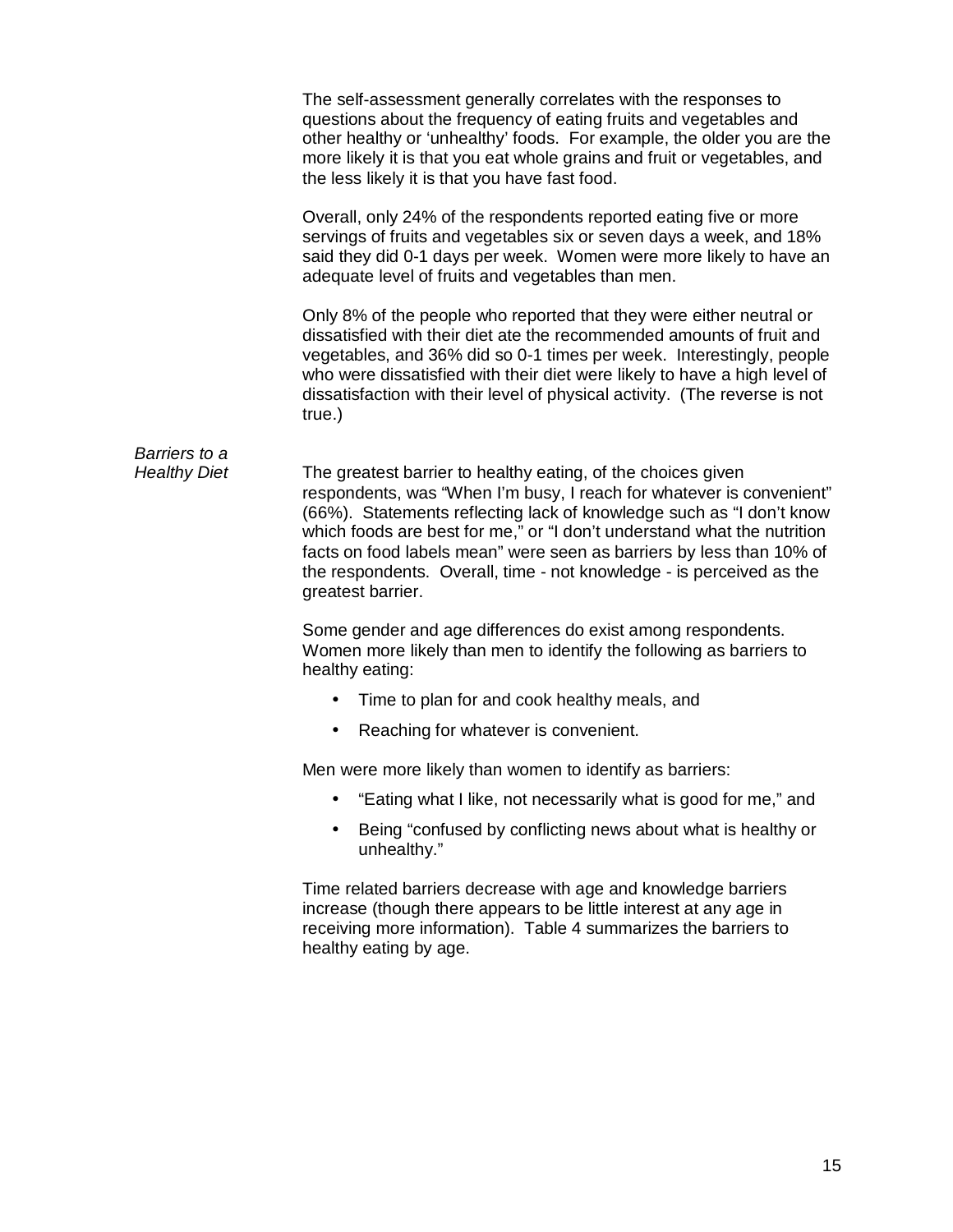|                                                                        |       | Age   |     |
|------------------------------------------------------------------------|-------|-------|-----|
| <b>Potential barriers</b>                                              | 25-44 | 45-64 | 65+ |
| It costs too much to eat healthy                                       | 36%   | 22%   | 12% |
| It takes too much time to plan for and cook<br>healthy meals           | 49%   | 33%   | 16% |
| When I'm busy I reach for whatever is<br>convenient                    | 74%   | 66%   | 45% |
| I'm confused by conflicting news about<br>what is healthy or unhealthy | 19%   | 22%   | 29% |
| I don't understand what the nutrition facts<br>on food labels mean     | 5%    | 5%    | 12% |

#### **Table 4 Barriers to Healthy Eating by Age**

Strategies for

Encouraging As with physical activity, a number of strategies suggested by Healthy Eating stakeholders to encourage healthy eating were tested in the survey. The lukewarm response to many of these strategies points to the challenges in changing the eating habits of the community. Across the County, the following were seen as having much or great benefit by 45-49% of the respondents:

- Healthy fast food,
- Less expensive food,
- Restaurants marking healthy choices, and
- Healthy food choices in vending machines and cafeterias.

Age appears to affect the responses however, as persons age 65+ were more likely to see little benefit to those strategies and those age 25-44 were more likely to see considerable benefit. The exception is 'restaurants indicating healthy choices' which is supported by all age groups.

It is important to note that some of the strategies tested were directed either to supporting elderly in their homes or low-income residents (such as vouchers for farmers markets and meal delivery). Most of the elderly who responded to the survey are active, and the number of low-income residents that responded is not known. These strategies may not, therefore, have been tested with the right populations.

**Conclusions** The community survey provided some insight into how Island County residents exercise and eat, and what strategies may help them live healthier lives. The survey results, while not from a random sample, do appear to capture an adequate sample of adults over age 25 to draw useful conclusions. (It should be noted that two populations are likely to be under-represented: housebound adults and low-income residents.)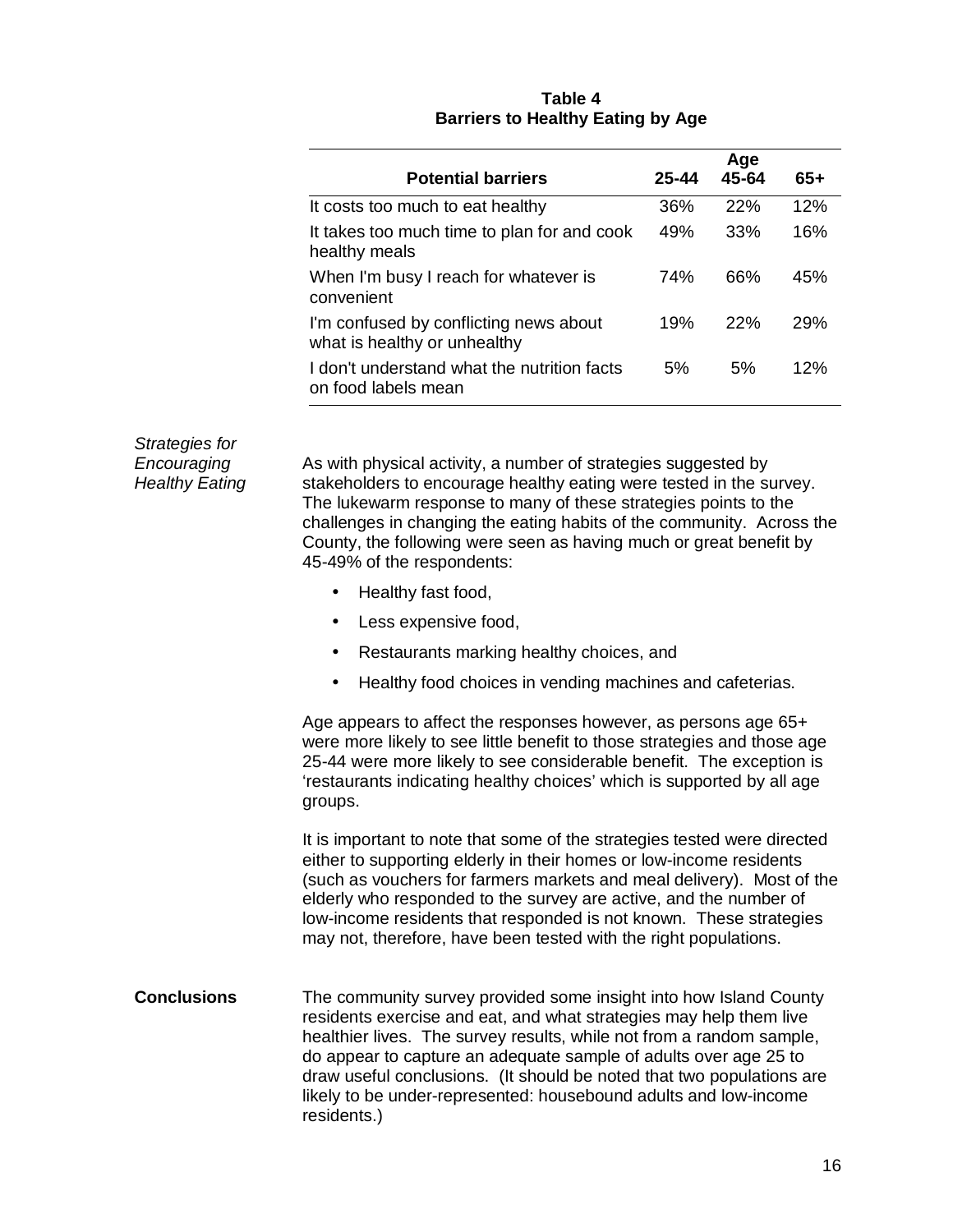Some key insights are:

- There are viable strategies that have support County wide.
- Age is more important in targeting strategies than is either gender or where you live in the County.
- Employer-based strategies to increase physical activity are greatly supported and might be an effective response to the barriers of time and family commitments.
- School based strategies supporting the health of children and youth also are highly supported across the County.
- The suggested strategies that support healthy eating do not have as strong support, and educational strategies are not of great interest. More work in this area to identify how to frame the issues and the potential policies may be needed.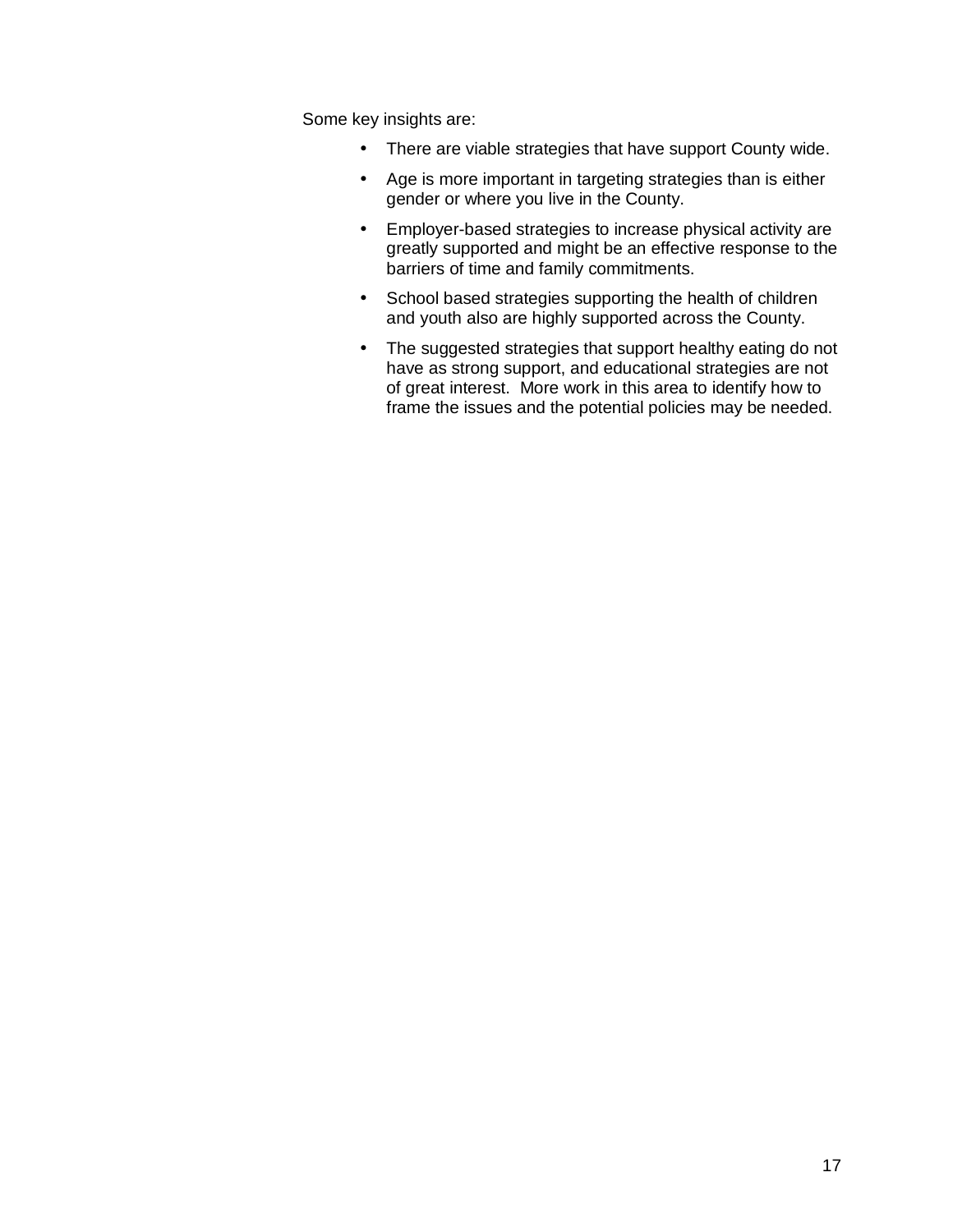**Part IV: Recommendations for the Future**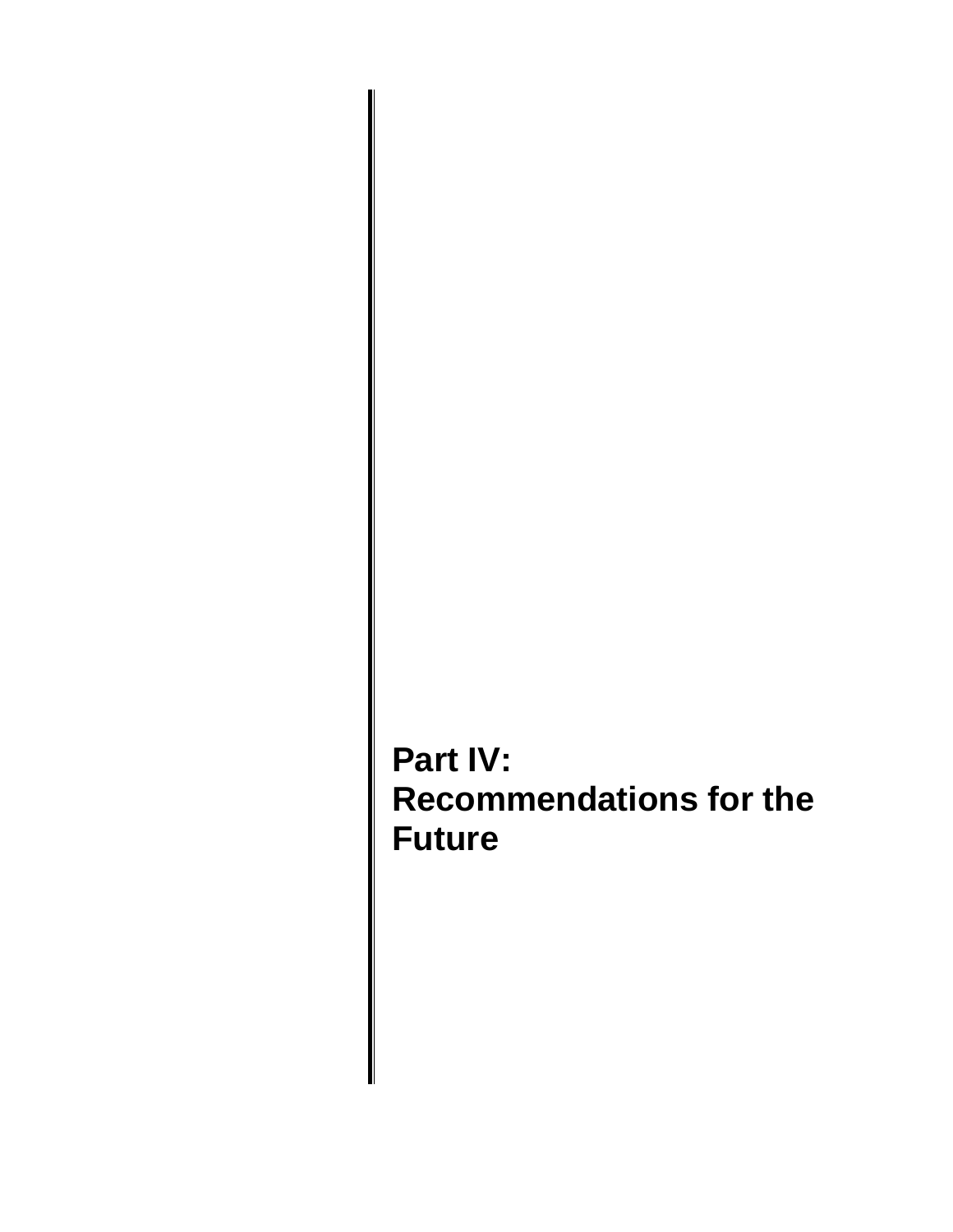**Overview** Information gathered from the community, both through the interviews and the survey, as well as numerous discussions by the planning team as they wrestled with the implications of what they learned, has led to a set of recommendations in seven areas:

- Increase and support the ability of Island County residents to walk for exercise.
- Expand and support the information available to residents about opportunities for exercise and healthy eating.
- Expand the variety of low-cost physical activities that residents can engage in.
- Increase the health of young children through child-care based strategies.
- Increase the health of children and youth through school-based strategies.
- Increase the health of working adults through employer-based strategies.
- Improve the health of all residents by encouraging healthy food choices.

#### **Walkability**

**Walkability** 



Conference A key strength of Island County is the existence of committed community volunteer groups with an interest in trail development, mapping, planning, and preservation. Each of these groups, however, has a distinct regional focus and leaders are largely unaware of the strategies and plans of the other groups. The upcoming publication of the Island County Comprehensive Non-Motorized Trail Plan could mark a special opportunity to align the work of these local citizen's groups, expand their effectiveness as policy-shapers, and broaden their vision beyond the scope of the city or town they represent. A county-wide "walkability conference" could bring together these community groups to share best practices, brainstorm approaches to gathering funding and community participation, and compare tools and plans. Important participants would include:

- The EHAT Walkability Team
- Langley Walkers
- Camano Neighborhood Walkers
- Friends of Camano Parks
- Friends of Freeland
- Island County Public Works
- Washington State University
- Cities of Oak Harbor, Coupeville and Langley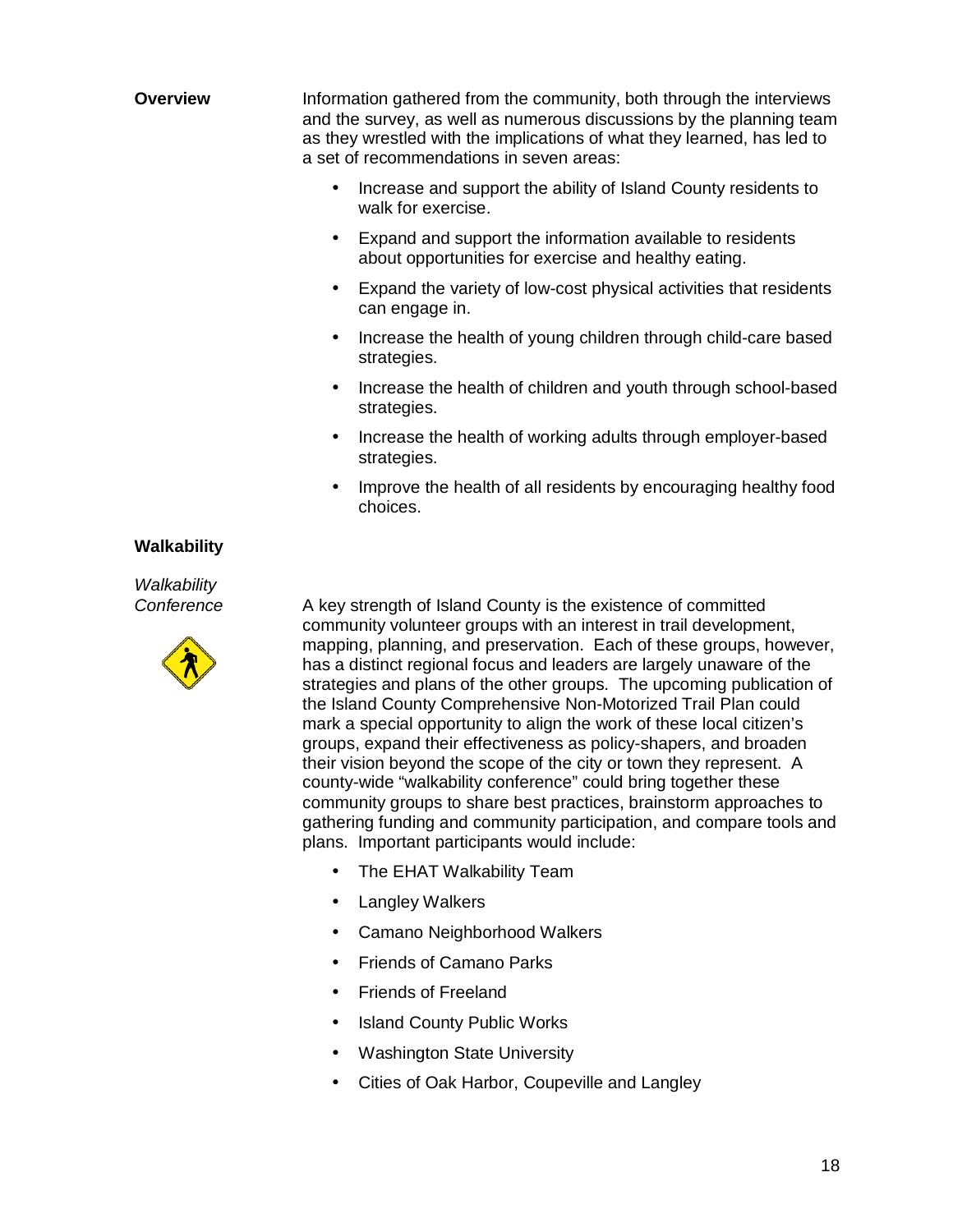Zoning for



Walking There is very strong community support across the County for the development of regulations and guidelines that would require new housing developments to include provisions for trails and sidewalks to make walking possible. There are many good models for such policies and it is recommended that the County and local Cities develop and adopt similar policies.

#### **Easy Access to Information & Education**

**Countywide** 



Website **A** County website with information about trails, events, and low-cost ways to be active was one of the top strategies identified by survey respondents as having "significant benefit" for encouraging physical activity. This website could be developed through a public/private partnership of organizations, agencies, and businesses supporting physical activity and provide active and updated links to other local websites. Potential partners might be County and City governments, realtors, telephone companies, fitness clubs, parks and recreation departments and ports. Such a website might also be built on the WHIM website, which could be expanded for this purpose.

Published Activity



"Healthy Living"



Guide and Trail Map WHIM's activity guide and trail map has been a highly successful source of information and much in demand. Continuation of this publication could have high value for Island County residents.

Column in Local Being physically active and making healthy eating choices are Newspapers ongoing, life-long issues for all Island County residents. When asked about their personal activity and nutrition habits, even key informants with deep professional commitments to health and activity spoke about the real barriers that too often prevent them from personally eating the recommended fruits and vegetables or getting the level of exercise they know is good for them. A regular feature on healthy living in the local community newspapers could be an important strategy for keeping physical activity and nutrition issues in the consciousness of local residents; for profiling county residents who are personally or professionally working for a healthier community; for updating residents on community and County-wide initiatives which impact this arena; and for highlighting creative ideas for overcoming specific barriers – from coming back from an injury, to getting your family around the dinner table, to ways that new mothers can exercise with their children, etc.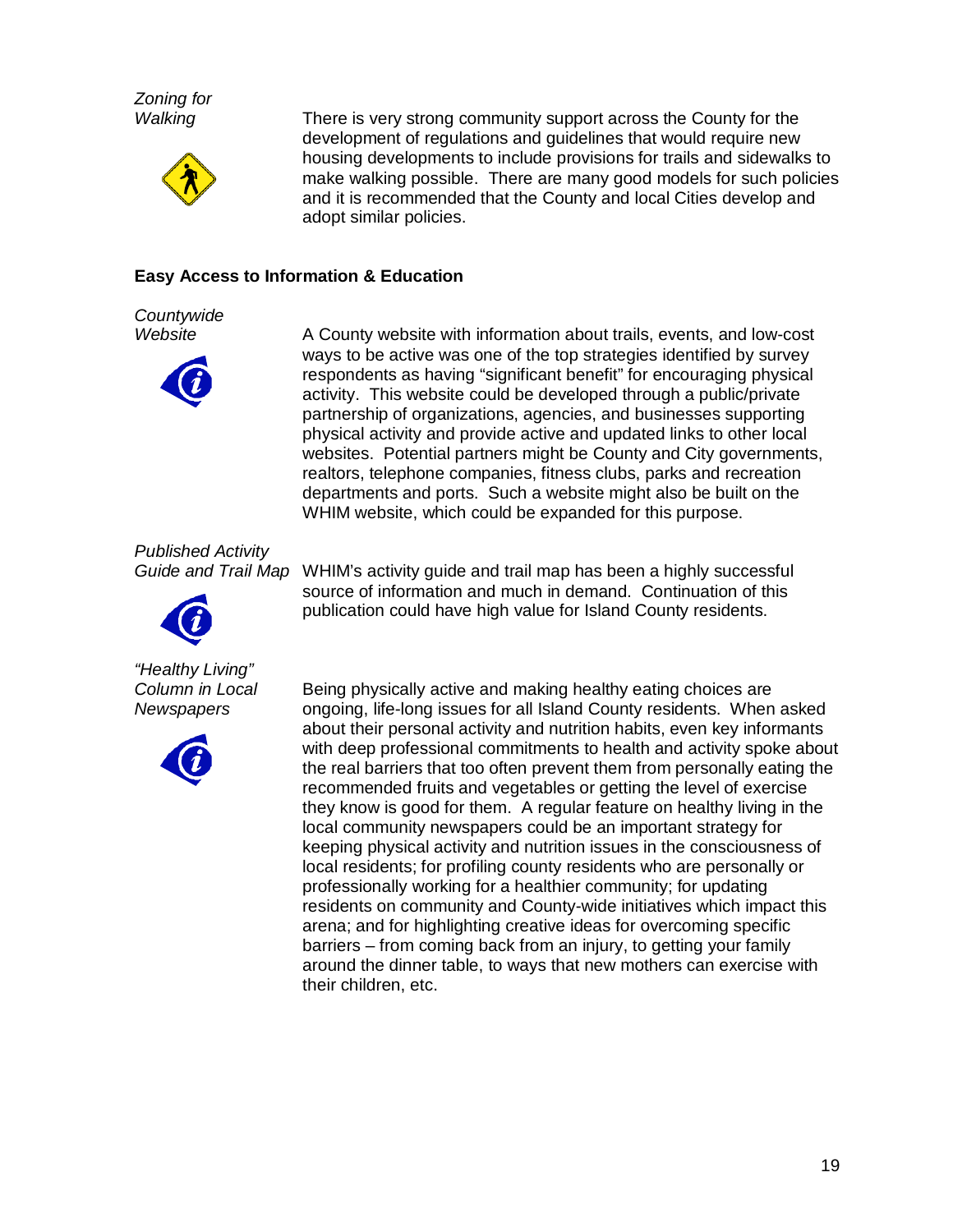#### **Choices**



**Expanded Variety** Although walking is clearly a vital activity for Island County residents and support for expanded walking infrastructure is strong, the survey results also indicate a strong desire across the county for access to a wider variety of activity options. Respondents ranked rowing/kayaking, dancing, swimming, tennis and yoga as highly desirable activities to which they would like to have more access. It is recommended that Parks and Recreation departments and other community stakeholders work to expand the variety of available activity options.



Youth Scholarships Children of low-income families in Island County can face significant barriers to participation in both school-based sports programs and nonschool based activities. Partnerships between youth-oriented organizations, parks and recreation departments, schools, private exercise centers, and businesses should be encouraged and supported to expand activity-related scholarships for children with low incomes, including gear and equipment costs, course and membership fees, etc.

> Another strategy for increasing access to organized sports would be to encourage youth athletic organizations and local thrift stores to work together to collect used sports equipment from children who outgrow them (e.g. catcher masks, soccer cleats, football pads, dance shoes, etc.) and offer them to families who cannot afford to purchase them.

#### **Healthy Young Children**

Early Childhood



Conference and The early childhood educators who were key informants noted some Guidelines disturbing trends in the physical activity and nutrition habits of preschool aged children. Even as brain and education research increasingly shows clearly the relationship between nutrition, physical activity and brain development in young children, television viewing by preschoolers continues to rise, and young children are also increasingly spending time in front of computers and video games. Early childhood educators and nutritionists in Island County also shared anecdotal evidence of preschoolers whose parents routinely provide fast food snacks and lunches.

> It is recommended that Island County, in partnership with early childhood educators, sponsor a conference for childcare and preschool providers in Island County to educate and engage providers in the issues and strategies of physical activity and nutrition for infants and toddlers. An outcome of the conference would be a set of Early Childhood Physical Activity and Nutrition Guidelines (including screen time guidelines) targeted to educators of young children as well as their parents as a resource to spread the word about the vital importance of physical activity for infants and toddlers, and the key role that nutrition plays in both behavior and learning.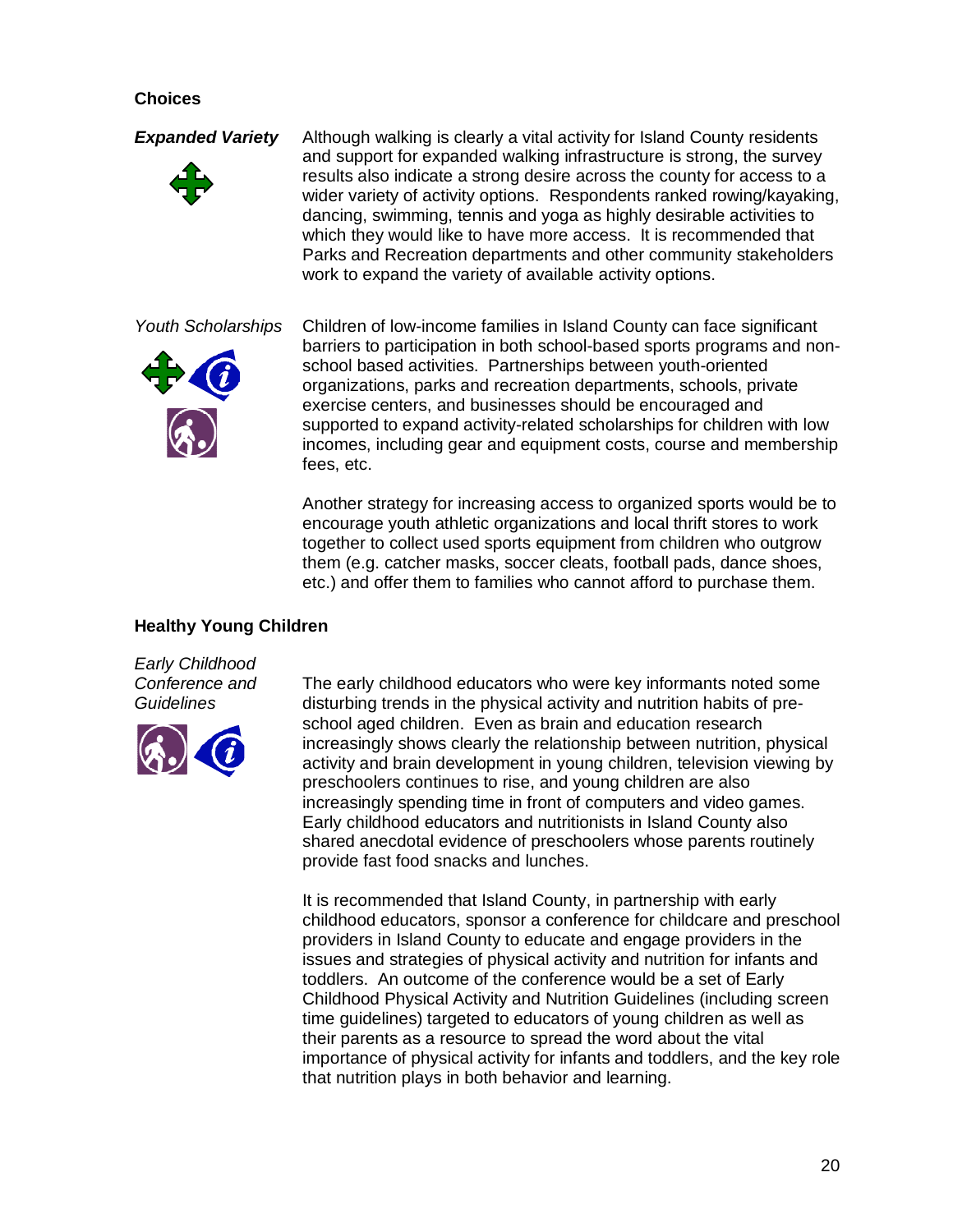## **Healthy Children**

**and Youth Boosting the activity and nutrition levels of Island County children and** youth was clearly identified as a high priority across the County and achieving that through school policies and actions was seen as improving both the physical health of students as well as their academic performance.

# **School District**



**Policies** Recent changes to school district policies are helping the school districts strengthen their role in this arena. However, the policies set only minimum standards required by law, and more can be done to assure that physical activity and nutrition issues are fully integrated into school environments and curricula. For example, parents participating in the survey overwhelmingly supported the idea of physical education three times a week for all ages and limiting food choices in schools to healthy foods. This community support can serve as the platform for assuring the health of Island County children. It is strongly recommended that the Island County Public Health Department work with the schools to develop pilot programs and policies which more deeply integrate physical activity and nutrition issues into curriculum and into lives of families.

> Possible starting points for changes in policies or programs are described below.





School-Lunch" Around the country, there are innovative and creative programs that Pilot Program have been developed around the idea of linking farms and schools and bringing "slow food" concepts to school contexts. 83% of survey respondents with children at home rated "students have the time and space to eat in a relaxed manner" as very important to the health of children and youth, and an equal number wanted only healthy food choices in the schools. Linking this to the vision of supporting small farms and local food sources seems a natural starting point.

> One of the best researched and well developed of school nutrition initiatives has been designed by the Center for Ecoliteracy and is called the "Rethinking School Lunch" program. "The RSL program uses a systems approach to address the crisis in child obesity, provide nutrition education, and teach ecological knowledge.<sup>3</sup> The Center offers detailed policy and implementation guides, as well as assisting with funding. Island County Public Health could partner with teachers and administrators and local farmers in one or more Island County School Districts to seek grant funding (from the Center for Ecoliteracy and others) and undertake an RSL pilot project in Island County.

> Another model, closer to home, is the Seattle Nutrition Action Consortium (SNAC), made up of public and private agencies, which brings teams of professionals into elementary and middle schools to teach children how to cook healthy foods and help develop community gardens. This offers a lower intensity, but less systemic approach.

<sup>3</sup> Website: www.ecoliteracy.org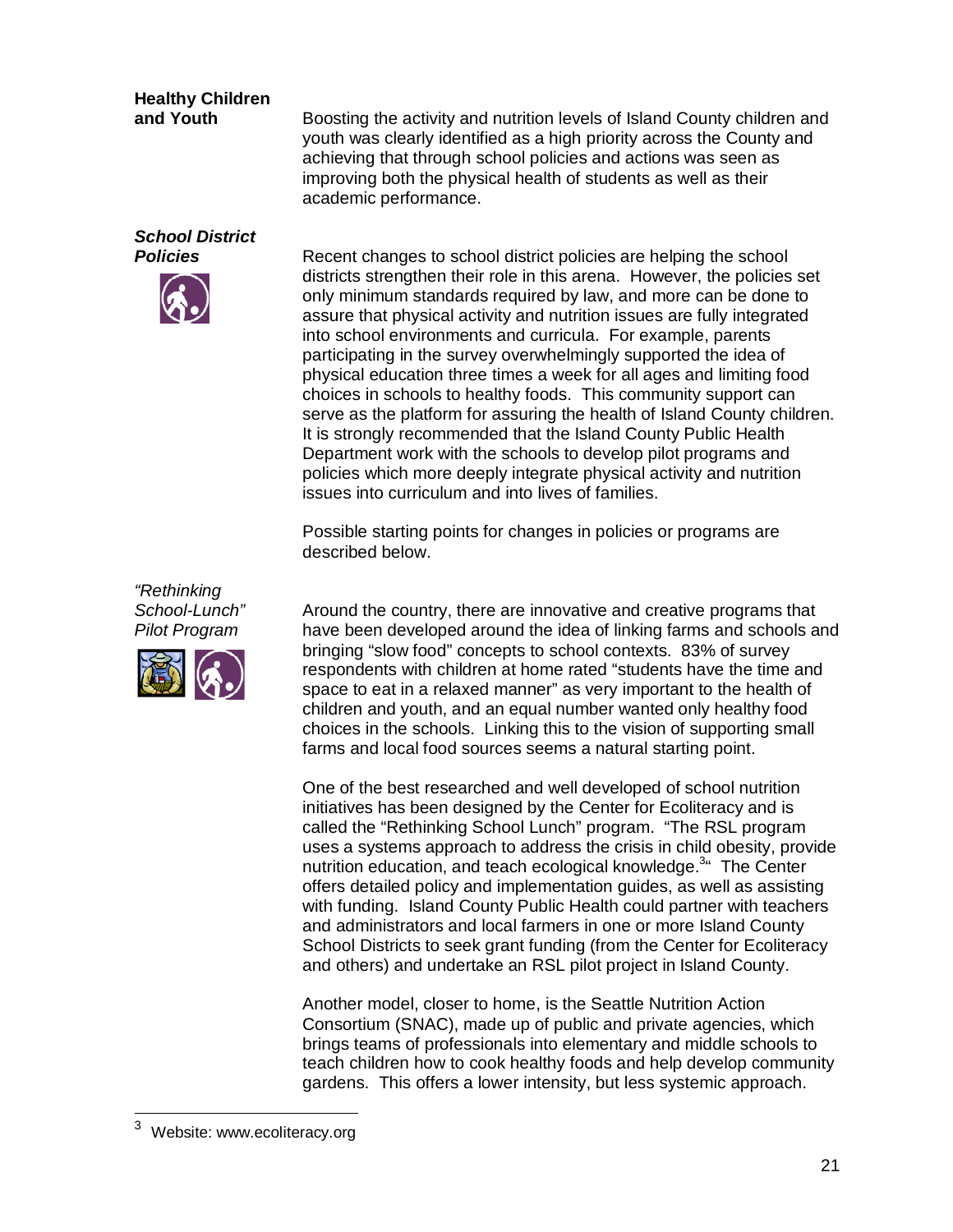# Physical Education



Curriculum School District policies require 100 minutes per week of physical education for children in grades one through eight and two required credits for ninth grade through  $12<sup>th</sup>$  grade. This is compared to a desired activity level of 60 minutes per day, which may be divided up over the course of the school day. $4$  Island County schools follow the national pattern of having very limited physical activity in the curriculum for high school, leading to a precipitous drop in physical activity in adolescence. Competition for students' time to assure meeting academic requirements has accelerated this pattern – but it flies in the face of research, which demonstrates that physical activity improves student behavior and academic performance.

> It is recommended, therefore, that the Public Health Department, perhaps in partnership with the Parks and Recreation Departments, work with the schools to increase the standards and opportunity for physical activity across all grade levels.

Enhance Parent



Orientation As their children transition from one school to another, parents are routinely oriented to the physical layout of the new school and to the overarching goals and philosophies of the school. An enhanced parent orientation approach could be developed in partnership with schools, which would incorporate age-specific developmental information including:

- the range of normal social/emotional/physical changes to expect during the ages served by the school, and
- the important impacts of nutrition, physical activity and sleep on emotional well-being, physical health, and ability to learn for children in the age range served by the school.

#### **Healthy Working Adults**

Healthy Workplace



Pilot Program A striking finding of the survey was that the least active group of respondents (and the group least satisfied with their level of activity) was the age group between 25-44 years old. 70% of the respondents in this age range named "lack of time" as a significant barrier to activity, and half of this group cited "family obligations" and "too dark in the morning/evening" as additional barriers. These survey findings suggest that workplace-based physical activity policies and programs could be an important way to improve the health of the least active age group in Island County.

<sup>4</sup> National Association for Sport and Physical Education guidelines for ages 6 – 12.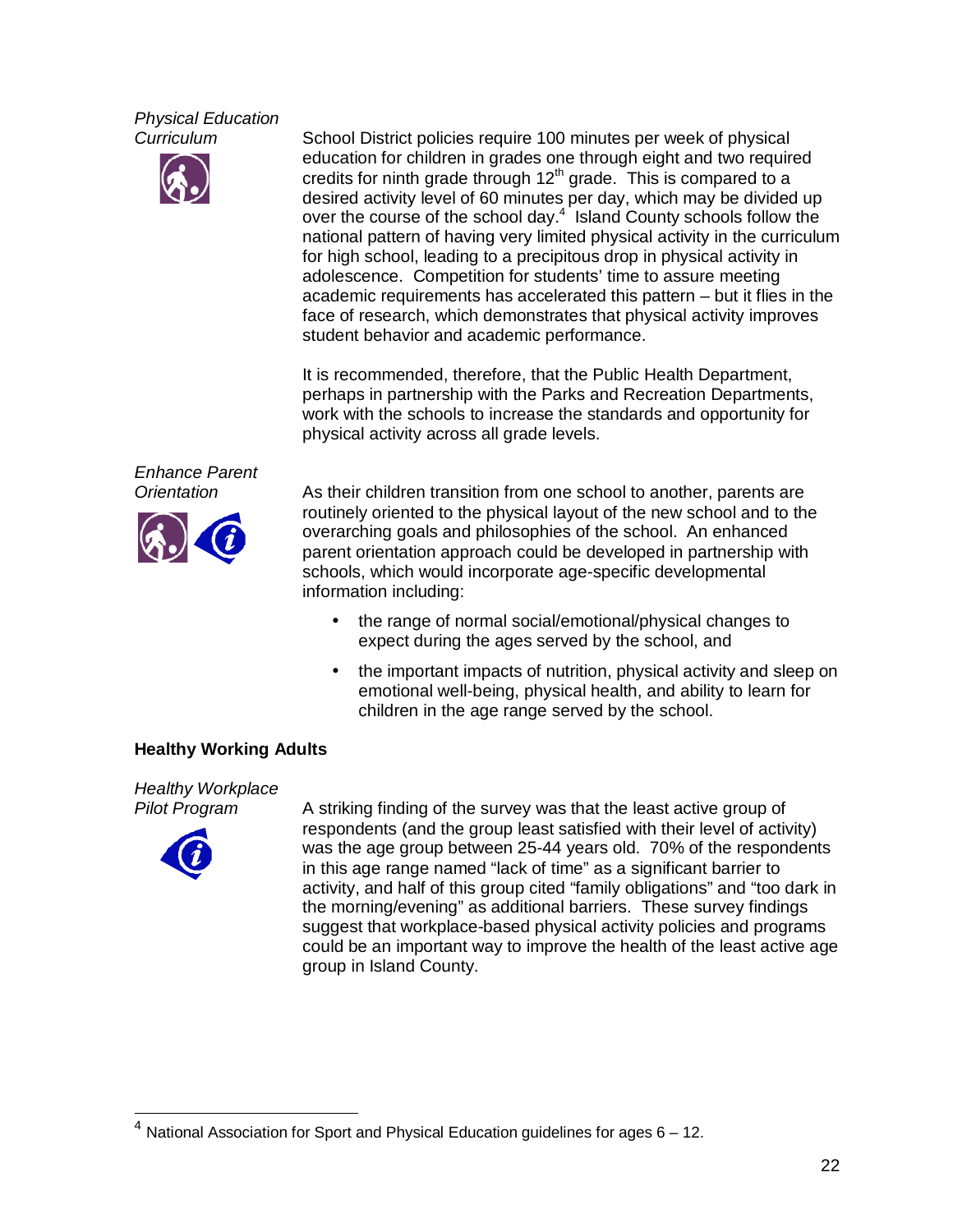As one of the largest employers, the County has the opportunity to provide leadership in the development of workplace-based physical activity programs. It is recommended that the County develop and evaluate a results-based, two-year work place physical activity program for employees. The City of Oak Harbor wellness program could serve as a local model, and the demonstration program could operate in partnership with Whidbey General Hospital. The survey results suggest that some important elements of such a pilot program would include:

- Sponsoring memberships to fitness clubs for employees and offering flex-time to allow for use of those memberships,
- Creating worksite fitness centers,
- Actively encouraging lunch time exercise, and
- Offering health screenings.

The 25-44 age group also self-reported the lowest rates of healthy eating among all those who took the survey, and 74% of respondents in this age group cited "when I'm busy I reach for whatever is convenient" as the primary barrier to a healthier diet. These findings suggest that an employer-based pilot program could also be an important site for targeted nutritional campaigns oriented to highlighting lunch or snack choices that are both convenient and healthy.

# **Healthy Food**

**Choices** Local government and Public Health has few opportunities to influence resident's choice of food – except through restaurants and fast-food outlets and the survey results encourage looking at both policy changes and guidelines to encourage healthy choices.



Menu Labeling The indication of which menu choices are 'healthy' was one of the few nutritional strategies with broad support across the county. It is recommended, therefore, that Public Health (perhaps through its Food Safety program) work with local restaurants to develop and institute a common set of icons or other visual cues for identifying healthy menu choices. This would have two effects – the direct one of informing the restaurant diner and the indirect one of encouraging restaurants to add healthy choices.

Encourage Food Outlets to Expand Convenient,Healthy

Choices Convenience is clearly a key factor guiding the food choices of survey respondents, so expanding the number of convenient foods that are also healthy could be a powerful strategy for improving overall nutrition for county residents. Grocery stores and markets can be encouraged to expand their offerings of "grab and go" fresh foods; and can be encouraged to locate these quick and healthy options at the front of their stores for in and out customers. The Health Department can also applaud those fast food and other restaurants which have taken steps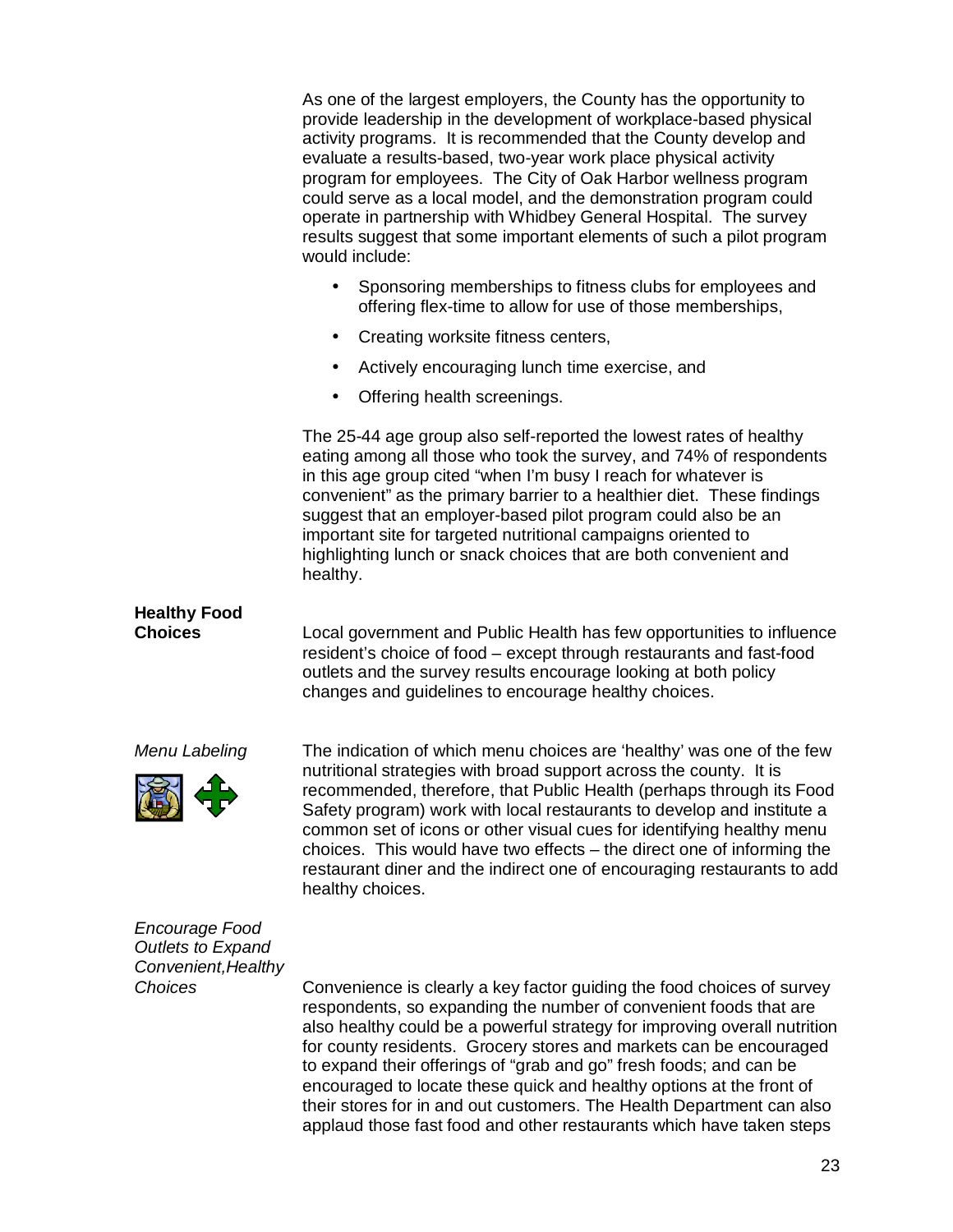| <b>Support Farmer's</b><br>Market on Camano                                       | to add healthy choices to their menus or to include healthy substitution<br>options (such as applesauce for French fries).                                                                                                                                                                                                                                                                                                                                                                                                                                                                                |  |  |  |
|-----------------------------------------------------------------------------------|-----------------------------------------------------------------------------------------------------------------------------------------------------------------------------------------------------------------------------------------------------------------------------------------------------------------------------------------------------------------------------------------------------------------------------------------------------------------------------------------------------------------------------------------------------------------------------------------------------------|--|--|--|
|                                                                                   | Camano residents currently must travel to Mount Vernon if they wish to<br>shop at a Farmer's Market. The Health Department could work with a<br>Camano community group to assess the feasibility of basing a<br>Camano Farmer's Market on Island County property at the Far Springs<br>County Park, and to support the development of a viable farmer's<br>market to serve the Camano community.                                                                                                                                                                                                          |  |  |  |
| <b>Taking Action</b>                                                              | The planning effort and the pages the plan are written on are of no real<br>value unless the Healthy Living Plan leads to action, even if<br>incremental. The recommendations are therefore re-capped here,<br>grouped by the organization or group, which it is hoped will take the<br>lead in implementation of these recommendations. It should be<br>highlighted, however, that these are community-driven and community-<br>based recommendations, which will take work and enthusiasm by local<br>government, school districts, parks, businesses, community groups<br>and individuals to carryout. |  |  |  |
| <b>Island County &amp;</b><br>Cities of Coupeville,<br>Langley, and<br>Oak Harbor | 1. Sponsor a Walkability Conference to bring together private and<br>public partners, to share best practices, tools and plans, leverage<br>funding opportunities, and encourage community participation.                                                                                                                                                                                                                                                                                                                                                                                                 |  |  |  |
|                                                                                   | 2. Develop regulations and guidelines for the provision of trails and<br>sidewalks in any new housing developments.                                                                                                                                                                                                                                                                                                                                                                                                                                                                                       |  |  |  |
| <b>Island County</b>                                                              | 1. Develop and maintain a countywide website with information about<br>trails, events, and cost-effective ways to be active. This can be<br>done in partnership with other public and private agencies and<br>businesses.                                                                                                                                                                                                                                                                                                                                                                                 |  |  |  |
|                                                                                   | 2. Continue publication of the activity guide and trail map developed<br>originally by WHIM.                                                                                                                                                                                                                                                                                                                                                                                                                                                                                                              |  |  |  |
|                                                                                   | 3. Provide leadership among large employers in the County by                                                                                                                                                                                                                                                                                                                                                                                                                                                                                                                                              |  |  |  |

- developing, piloting and evaluating a two-year work-place physical activity program. This might be done in partnership with Whidbey General Hospital.
- 4. Support expansion of convenient, healthy food options at markets and restaurants.
- 5. Support the addition of a Farmer's Market on Camano Island.